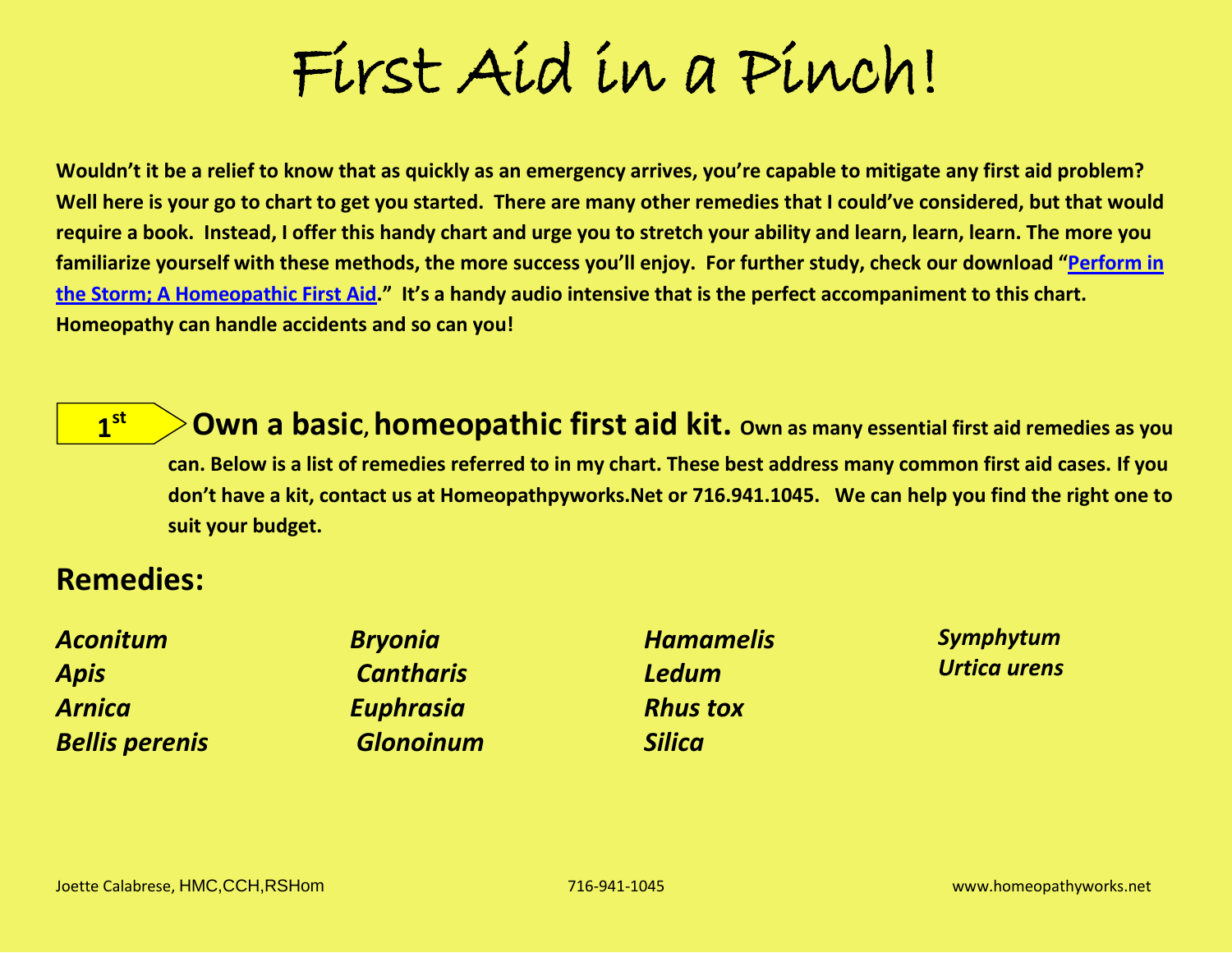## **Cell Salt Remedies:**

*Calc fluor Calc phos Ferr phos Kali mur*

*Kali phos Mag phos Nat mur*

**With these remedies on hand, you're well-prepared for everyday accidents. If the mishap is truly severe, it might be necessary and prudent to head to the ER, but that doesn't mean it has to be an all or nothing situation. You can still administer the appropriate homeopathic remedy on the way to the hospital. Some of my students have reported to me that once they arrived to the hospital, they actually turned around and headed back home. The hospital was no longer necessary because the remedy had already brought so much healing to the injured individual while en route!**

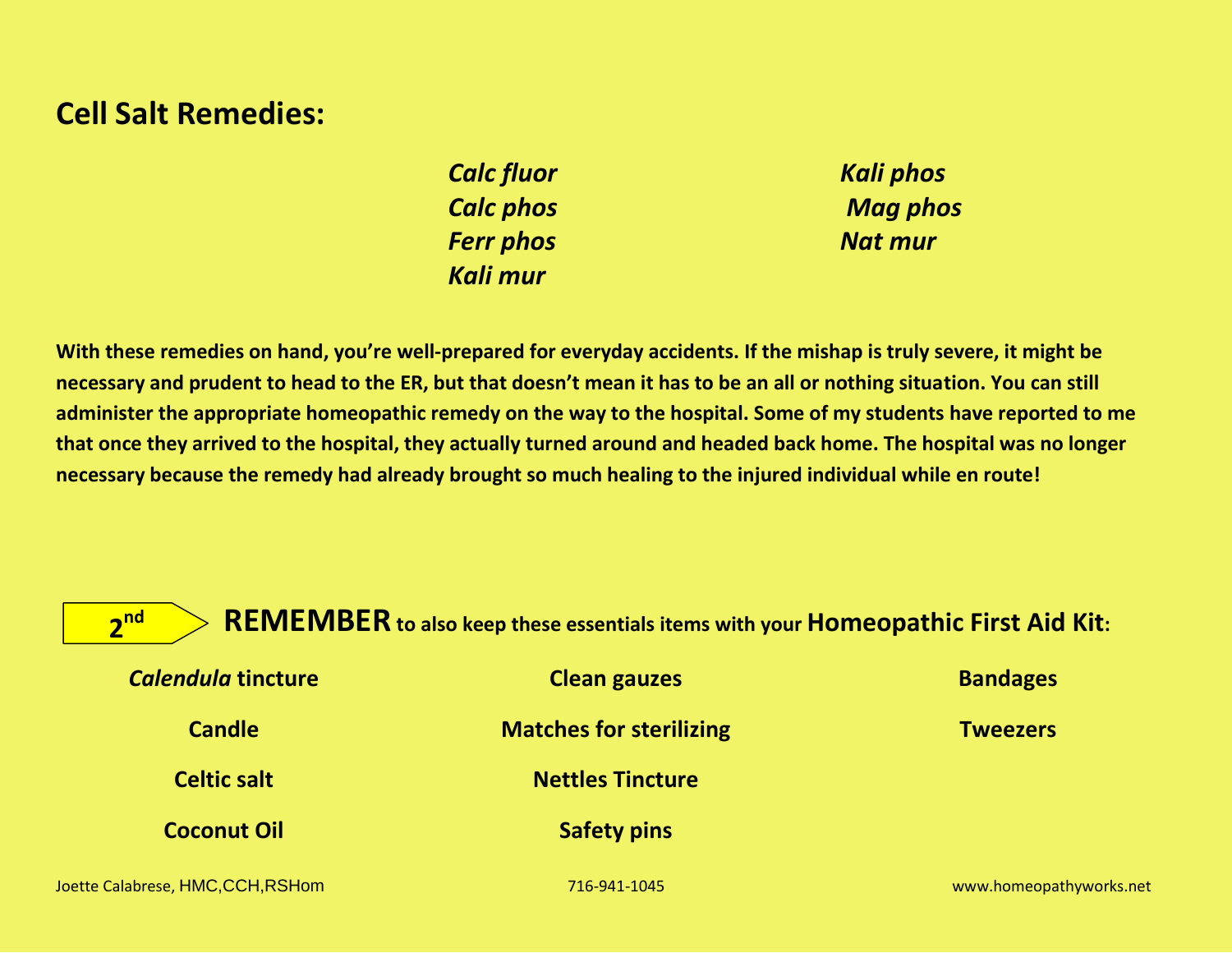

**CHECK OUT this quick and easy reference.** 

**Remember, that a remedy's potency, as well as how often you administer it, will sometimes vary from what is charted. This chart is only a guideline. When the injury is** *severe***, the correct choice can be offered as often as once every 5 minutes. If the case is worse than the average boo-boo, you can "up" the potency to something higher than what my chart outlines. A higher potency and more frequent administration can often have surprising results .**

 **Choose the correct remedy. Is it** *Ledum, Hypericum* **or** *Arnica***? If after 4 doses of the same remedy, you don't observe some improvement, consider using another remedy depending on the symptoms presenting. After that, depending how bad the injury is, let me guide you in using your best judgment for each emergency. Let's go!** <u>**4<sup>th</sup>**</u>

**Don't forget about calcium!** It's a natural pain reliever and nervine and during **an injury, our calcium stores become depleted. So, be sure to compensate for this. Be sure to consume nutrient rich, homemade bone stock. Drink plenty of raw milk and eat butter as often as possible.** <u>**5<sup>th</sup>**</u>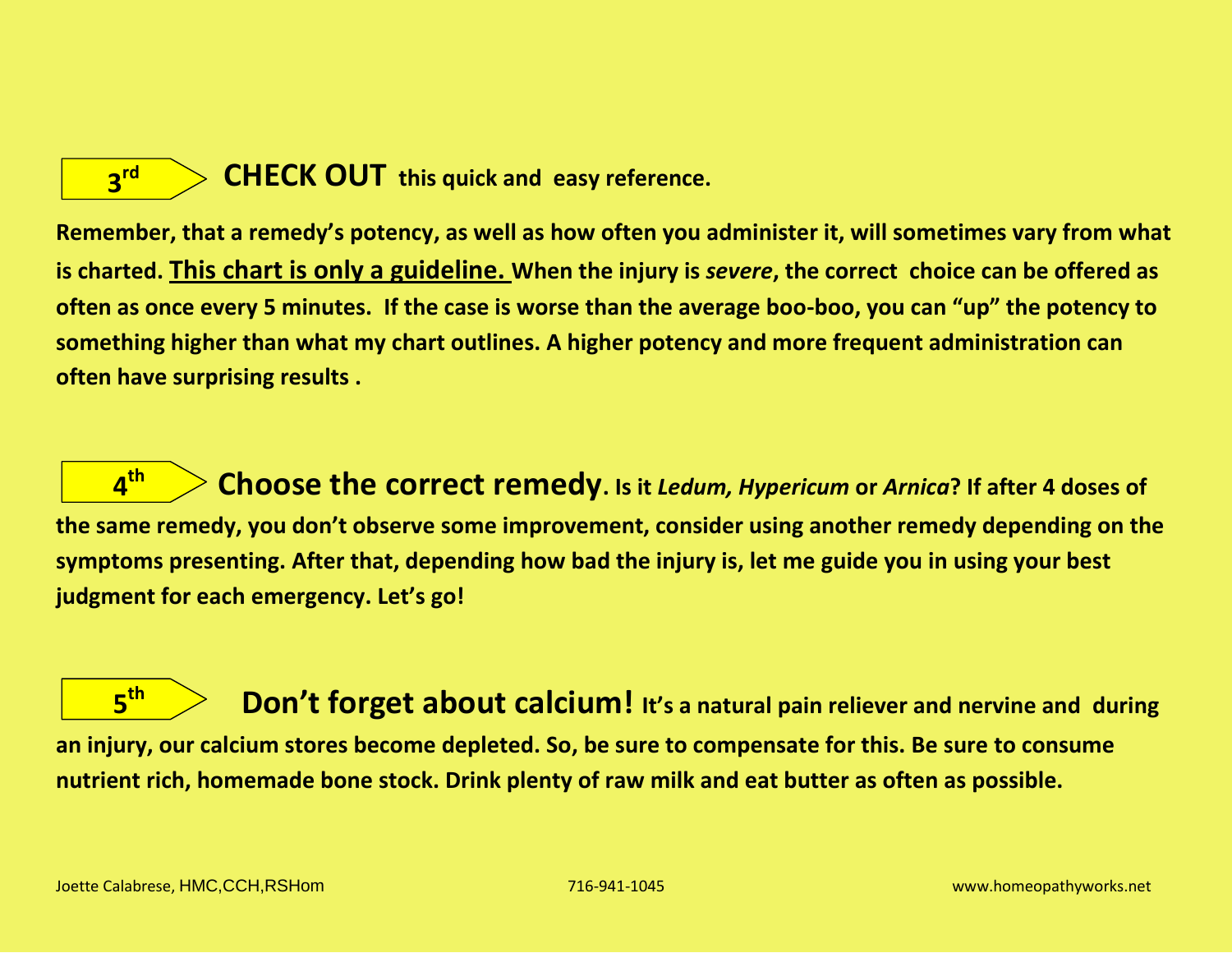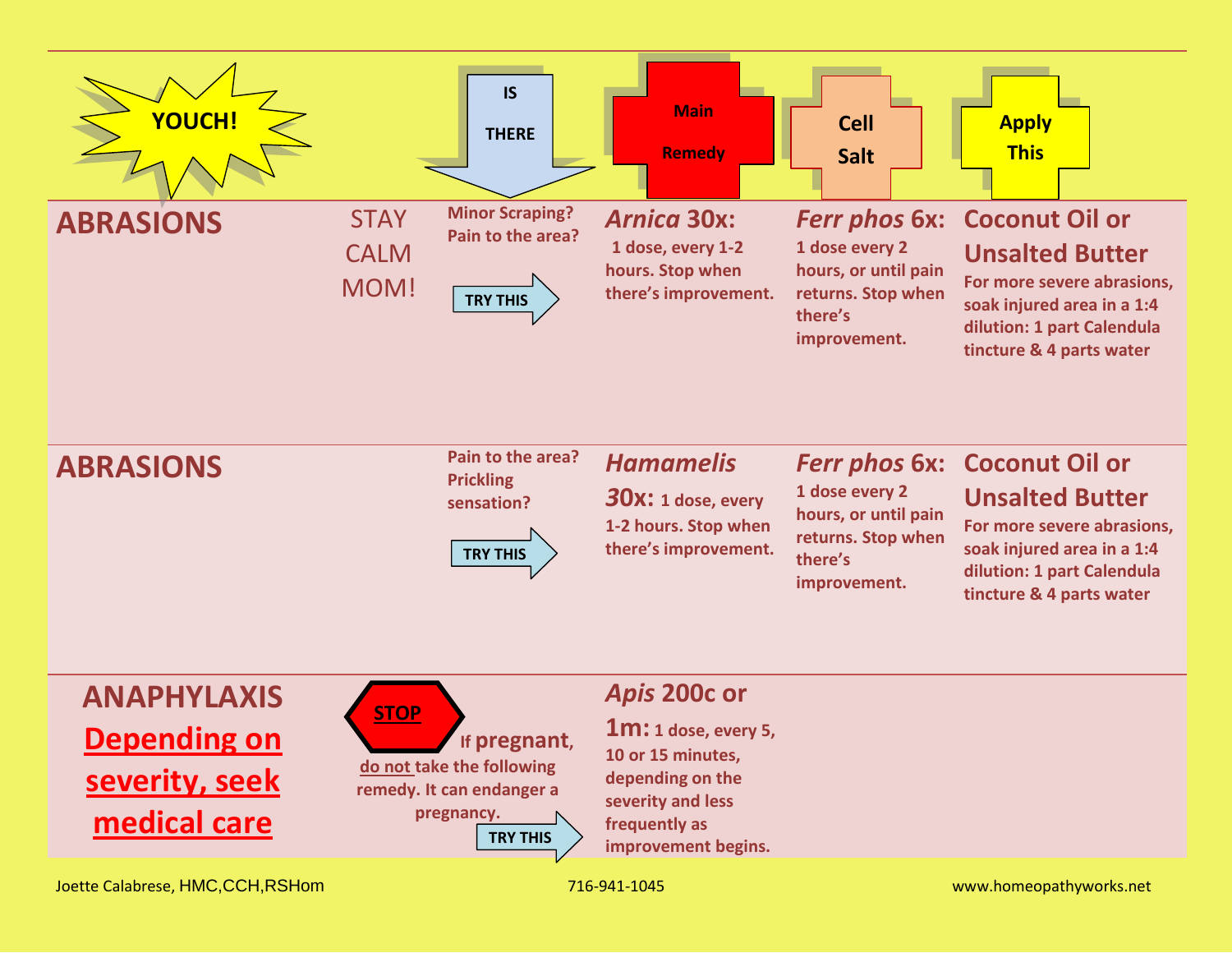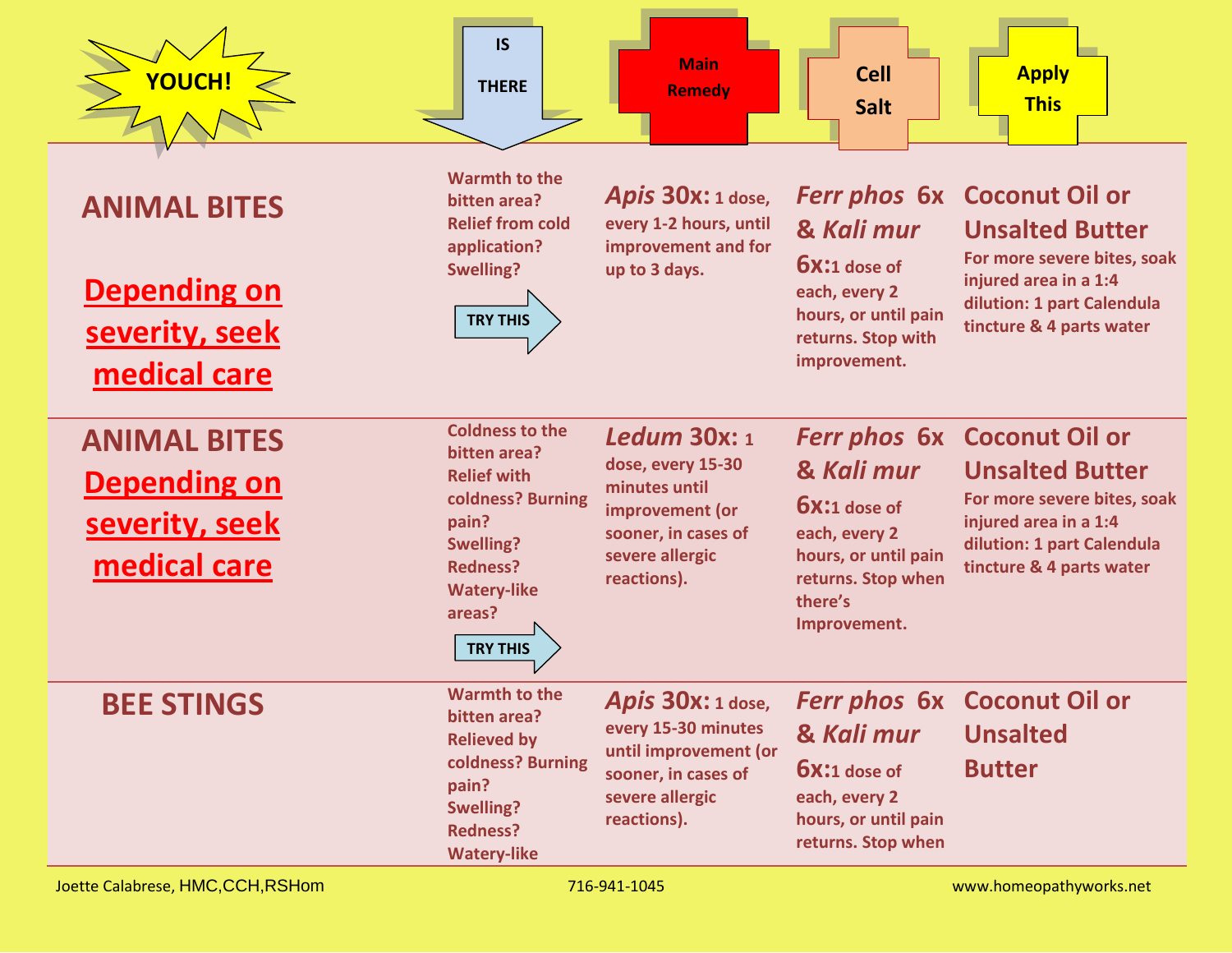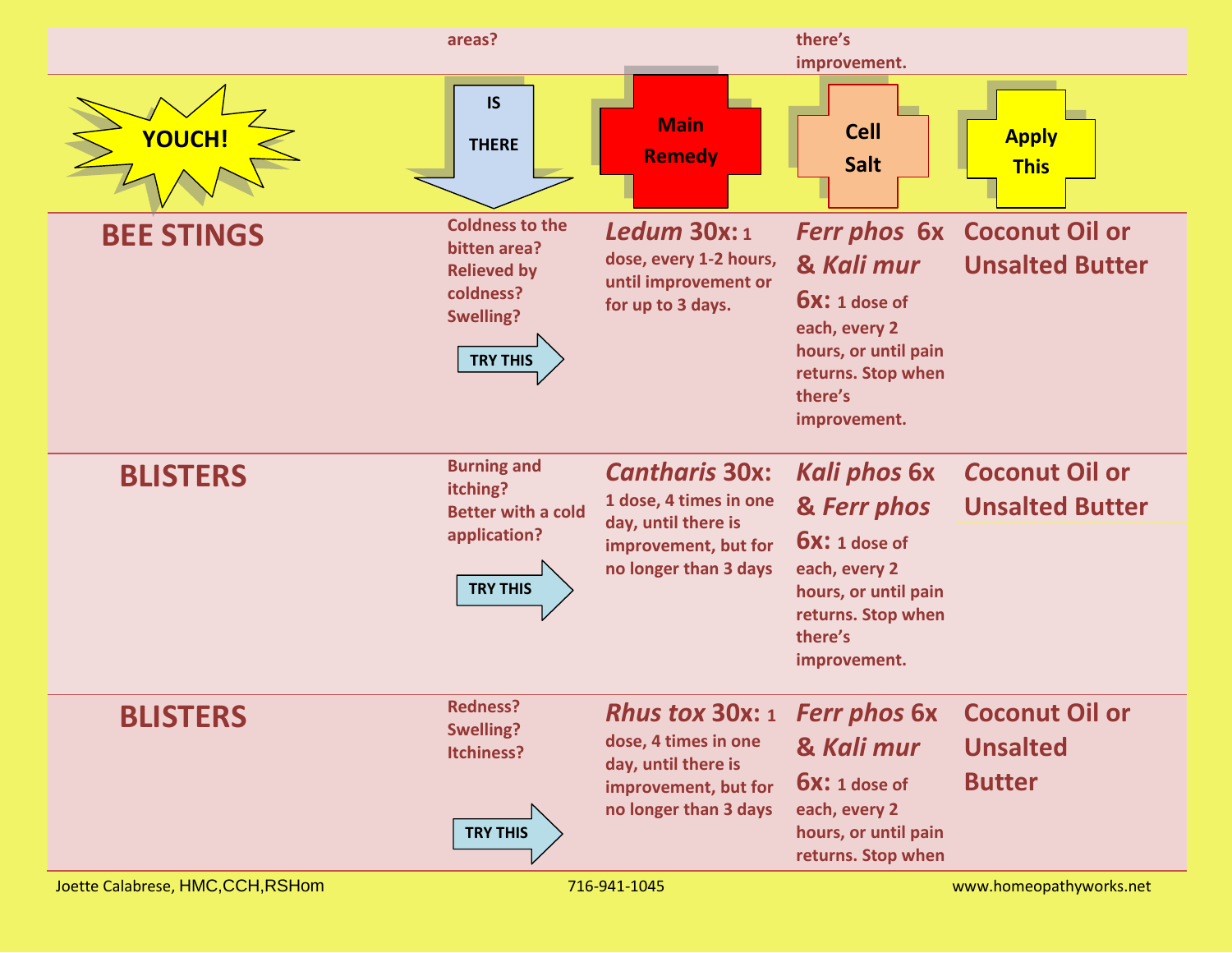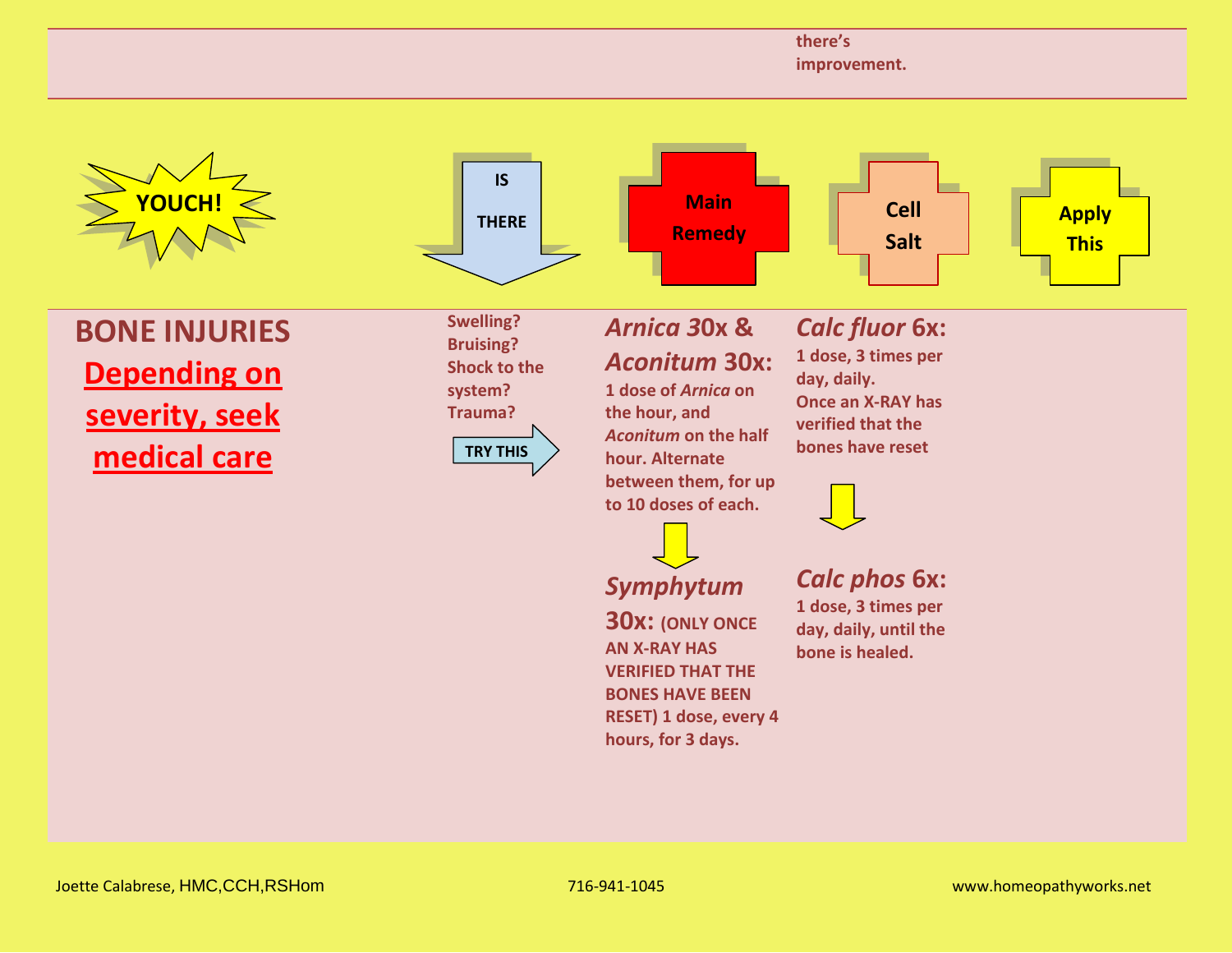## **BONE INJURIES Depending on severity, seek medical care**

**Aching pain? Squeezing pain? Throbbing? Relief when lying down? Swelling?**



#### *Bellis per.*

**30x: 1 dose, every hour, until there is relief and up to 7 days.**

## *more*

#### *Symphytum*

**30x: (ONLY ONCE AN X-RAY HAS VERIFIED THAT THE BONES HAVE BEEN RESET) 1 dose, every 4 hours, for 3 days.**

## *Calc fluor* **6x:**

**1 dose, 3 times per day, daily. Once an X-RAY has verified that the bones have reset**



## *Calc phos* **6x:**

**1 dose, 3 times per day, daily, until the bone is healed.**

**BONE INJURIES Depending on severity, seek medical care**

**Stitching pain? Tearing pain? Sudden sharp pains? More pain and worse with movement?**



#### *Bryonia* **30x: 1 dose, every 1-2 hours, until there is**

**30x:** *(ONLY ONCE* 

**AN X-RAY HAS VERIFIED THAT THE BONES HAVE BEEN RESET) 1 dose, every 4 hours, for 3 days.**

**4 days**

#### *Calc fluor* **6x:**

**relief and for up to 3- 1 dose, 3 times per day, daily. Once an X-RAY has verified that the bones have reset**



#### *Calc phos* **6x:**

**1 dose, 3 times per day, daily, until the bone is healed.**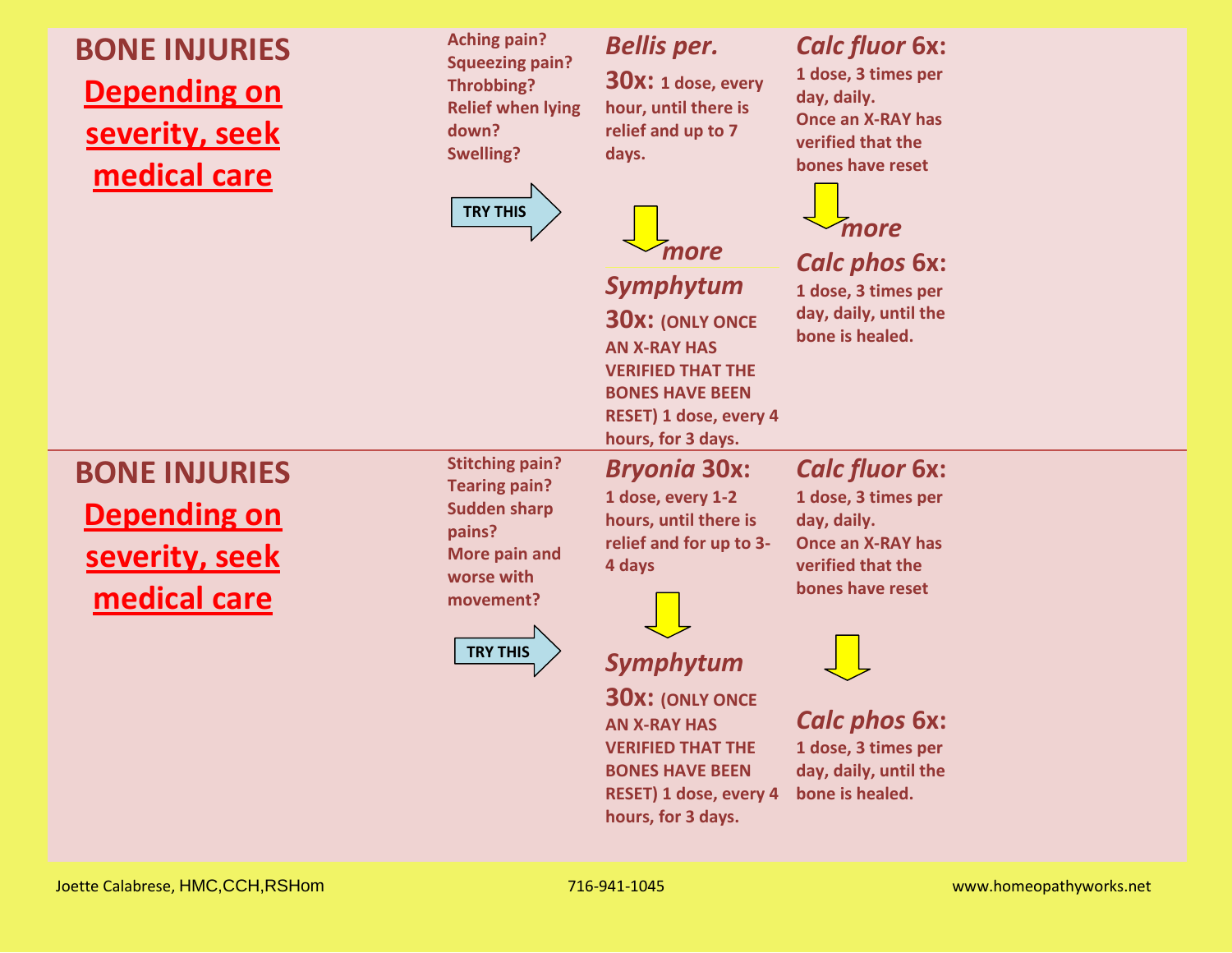| <b>BRUISES</b>                                               | <b>Moderate to</b><br>severe bruising?<br>Goose egg?<br><b>TRY THIS</b>                                                                                          | <b>Arnica 30x:</b><br>$\mathbf{1}$<br>dose, every 2 hours<br>and up to 6 doses.<br>Then 3 times per day<br>for up to 3 days                                                                                                         | <b>Ferr phos 6x:</b><br>1 dose, every 3-4<br>hours, until<br>improvement up<br>to 4 days.                                |                                                                               |
|--------------------------------------------------------------|------------------------------------------------------------------------------------------------------------------------------------------------------------------|-------------------------------------------------------------------------------------------------------------------------------------------------------------------------------------------------------------------------------------|--------------------------------------------------------------------------------------------------------------------------|-------------------------------------------------------------------------------|
| <b>YOUCH!</b>                                                | <b>IS</b><br><b>THERE</b>                                                                                                                                        | <b>Main</b><br><b>Remedy</b>                                                                                                                                                                                                        | <b>Cell</b><br><b>Salt</b>                                                                                               | <b>Apply</b><br><b>This</b>                                                   |
| <b>BURNS</b>                                                 | <b>Searing pain?</b><br><b>Burning?</b>                                                                                                                          | <b>Arnica 30x &amp;</b>                                                                                                                                                                                                             | Kali mur 6x                                                                                                              | Coconut Oil,                                                                  |
|                                                              | <b>Scalding?</b>                                                                                                                                                 | <b>Cantharis 30x:</b>                                                                                                                                                                                                               | & Ferr phos                                                                                                              | <b>Unsalted Butter,</b>                                                       |
| $1st$ degree burns<br>2 <sup>nd</sup> degree burns           | <b>Better with a</b><br>cold application?<br><b>TRY THIS</b>                                                                                                     | 1 dose of Arnica<br>every 3-4 hours and<br>up to 6 doses. If<br>needed, 3 times per<br>day, for up to 3 days.<br><b>Then 1 dose Cantharis</b><br>every 3-4 hours. Stop<br>when there's<br>improvement. Repeat<br>when pain returns. | <b>6x:</b><br>1 dose of each,<br>every 2 hours, or<br>until pain returns.<br>Stop when there's<br>improvement.           | Calendula Salve /<br><b>Ointment</b>                                          |
| <b>BURNS</b>                                                 | <b>Shock?</b>                                                                                                                                                    | <b>Aconite 30x &amp;</b>                                                                                                                                                                                                            | Kali mur 6x                                                                                                              | <b>Coconut Oil,</b>                                                           |
| 1 <sup>st</sup> degree burns<br>2 <sup>nd</sup> degree burns | <b>Searing pain?</b><br><b>Burning?</b><br>calding?<br><b>Violent pains?</b><br>Severe warmth in<br>the burnt area?<br><b>Better with a</b><br>cold application? | <b>Cantharis 30x:</b><br>Aconite every hour,<br>for up to 6 doses.<br>Then begin Cantharis,<br>4 times in one day<br>and alternate it with<br><b>Aconitum</b>                                                                       | & Ferr phos<br>$6x: 1$ dose of<br>each, every 2<br>hours, or until pain<br>returns. Stop when<br>there's<br>improvement. | <b>Unsalted Butter</b><br>Or<br><b>Calendula</b><br>Salve/<br><b>Ointment</b> |
| Joette Calabrese, HMC, CCH, RSHom                            |                                                                                                                                                                  | 716-941-1045                                                                                                                                                                                                                        |                                                                                                                          | www.homeopathyworks.net                                                       |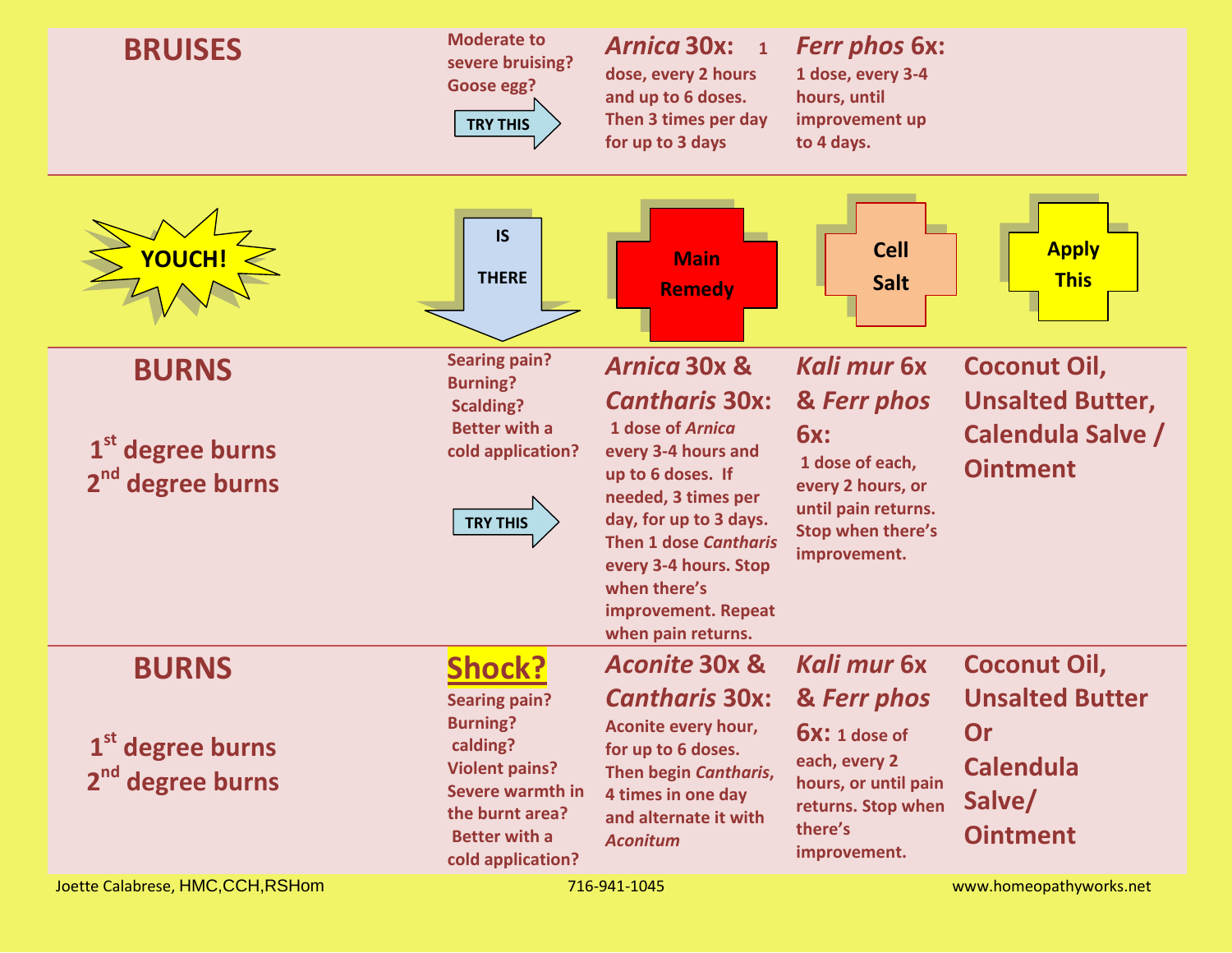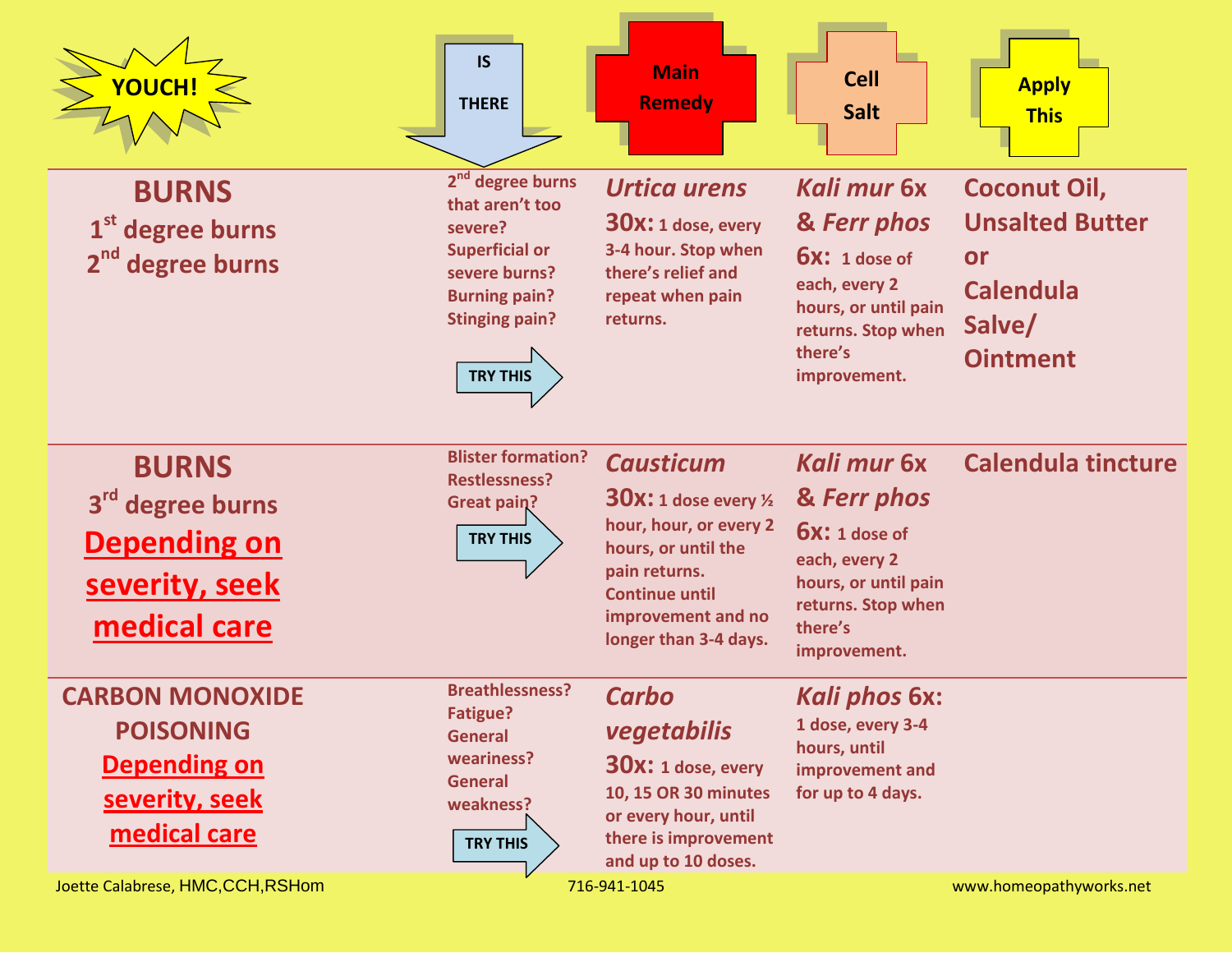| <b>YOUCH!</b>                                                                           | <b>IS</b><br><b>THERE</b>                                                                        | <b>Main</b><br><b>Remedy</b>                                                                                                                | <b>Cell</b><br><b>Salt</b>                                                                                                                                     | <b>Apply</b><br><b>This</b>                                                                                                                                                                        |
|-----------------------------------------------------------------------------------------|--------------------------------------------------------------------------------------------------|---------------------------------------------------------------------------------------------------------------------------------------------|----------------------------------------------------------------------------------------------------------------------------------------------------------------|----------------------------------------------------------------------------------------------------------------------------------------------------------------------------------------------------|
| <b>CUTS</b><br><b>Depending on</b><br>severity, seek<br>medical care                    | <b>Cuts? Cracks?</b><br><b>Scrapes?</b><br><b>TRY THIS</b>                                       | <b>Arnica 30x:</b><br>1 dose, every 1-3 hour<br>or until improvement<br>and up to 10 doses.                                                 | <b>Ferr phos 6x</b><br>& Kali mur<br>6x (if<br>swelling): $1$<br>dose of each, every<br>2 hours, or until<br>pain returns. Stop<br>when there's<br>improvement | <b>Calendula</b><br><b>Tincture: Apply</b><br>Calendula dilution to<br>bandage. (1:4 dilution: 1<br>part Calendula tincture & 4<br>parts water)<br><b>Coconut Oil or</b><br><b>Unsalted Butter</b> |
| <b>CUTS/</b><br><b>SCRAPES</b><br><b>Depending on</b><br>severity, seek<br>medical care | <b>Coldness and</b><br>numbness?<br><b>Better with a cold</b><br>application?<br><b>TRY THIS</b> | <b>Ledum</b><br>palustre 30x: 1<br>dose, every 1-3 hours<br>and up to 6 doses.<br>Then, if needed, 3<br>times per day, for up<br>to 5 days. | <b>Ferr phos 6x</b><br>& Kali mur<br><b>6X</b> (if swelling): 1<br>dose of each, every<br>2 hours, or until<br>pain returns. Stop<br>if improvement.           | <b>Calendula</b><br><b>Tincture: Apply</b><br>Calendula dilution to<br>bandage. (1:4 dilution: 1<br>part Calendula tincture & 4<br>parts water)<br><b>Coconut Oil or</b><br><b>Unsalted Butter</b> |
|                                                                                         |                                                                                                  |                                                                                                                                             |                                                                                                                                                                |                                                                                                                                                                                                    |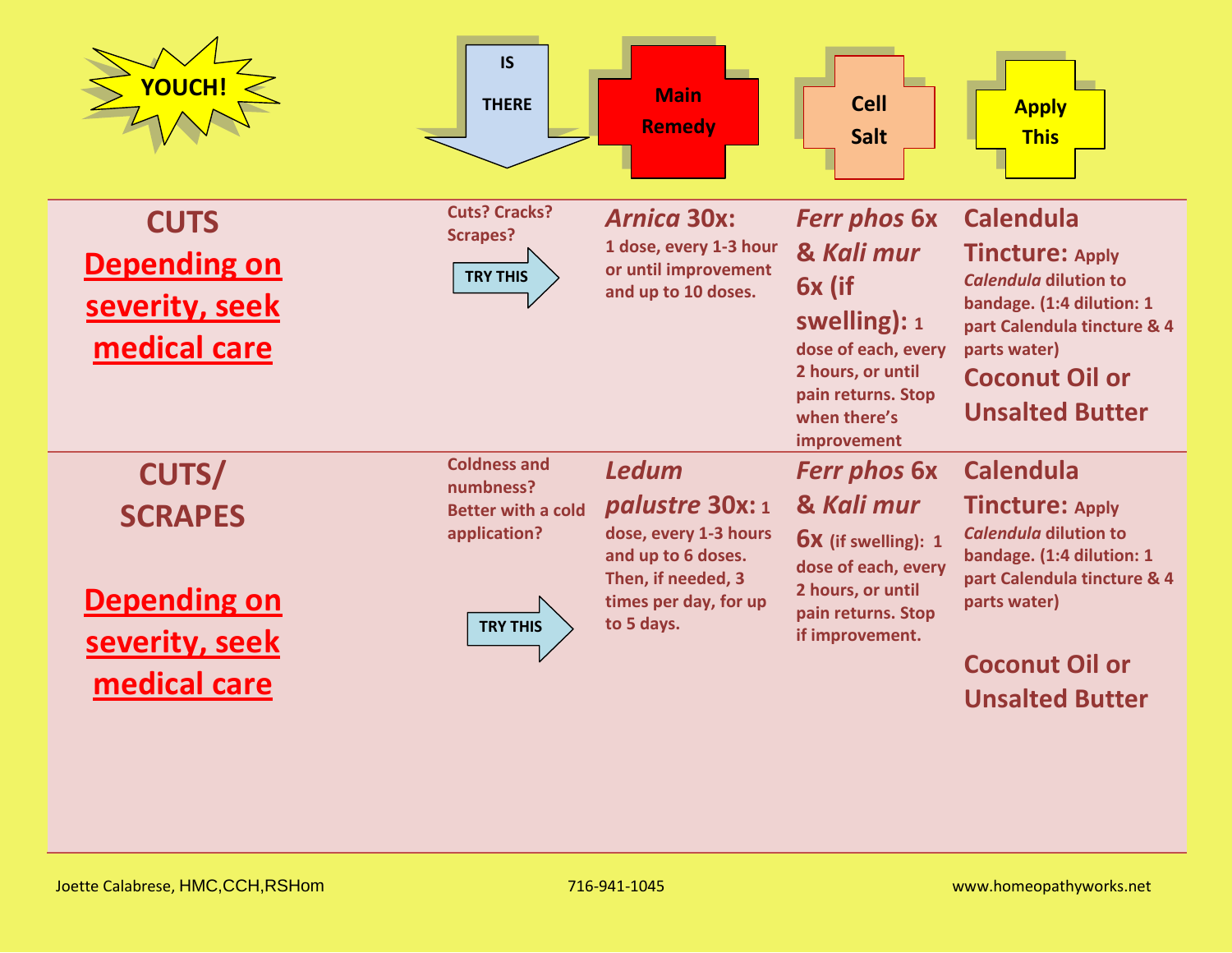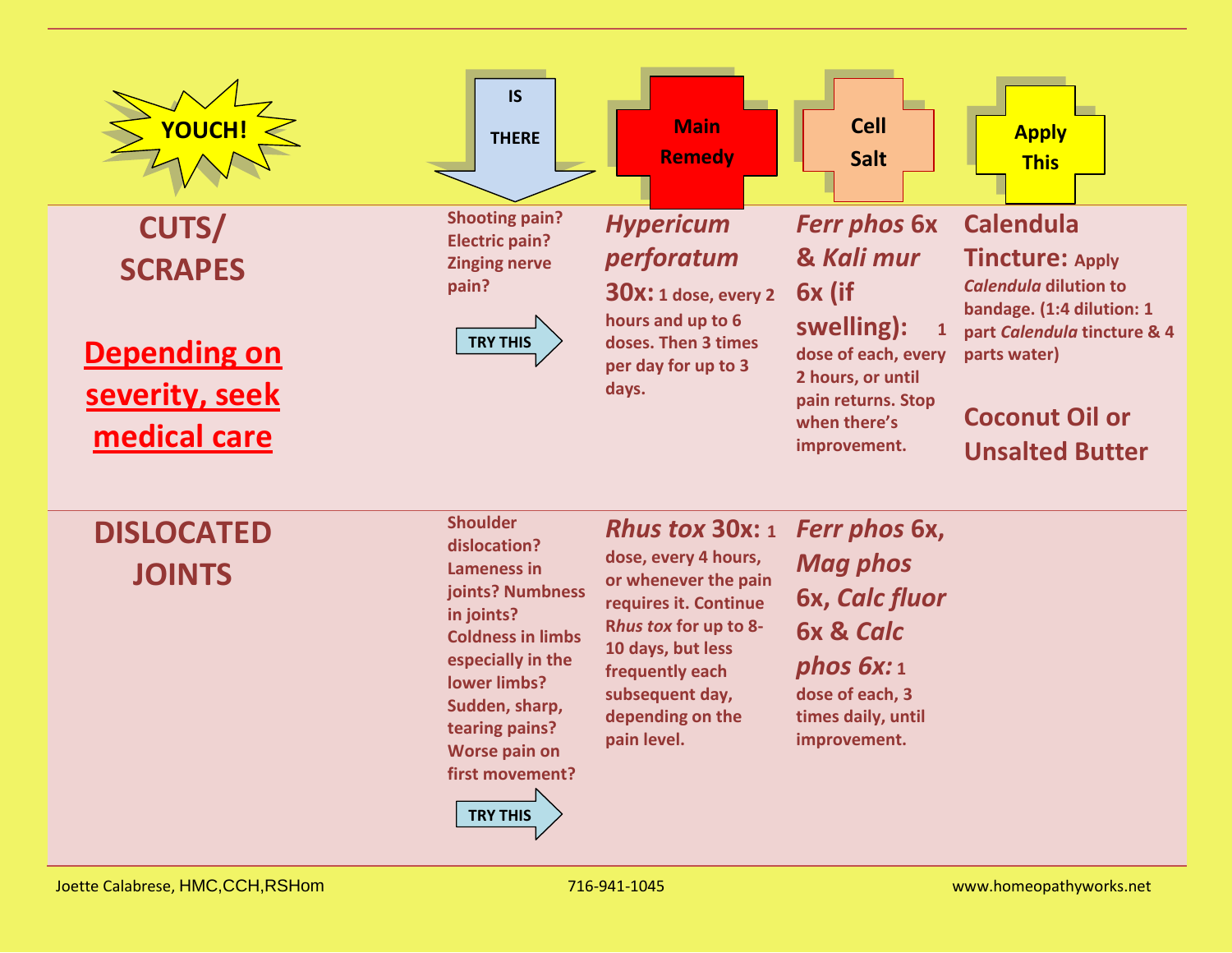| YOUCH!                             | <b>IS</b><br><b>THERE</b>                                                                                  | <b>Main</b><br><b>Remedy</b>                                                                                                                                                             | <b>Cell</b><br><b>Salt</b>                                                                                                                   | <b>Apply</b><br><b>This</b> |
|------------------------------------|------------------------------------------------------------------------------------------------------------|------------------------------------------------------------------------------------------------------------------------------------------------------------------------------------------|----------------------------------------------------------------------------------------------------------------------------------------------|-----------------------------|
| <b>DISLOCATED</b><br><b>JOINTS</b> | <b>Bruised sensation</b><br>in bones and<br>joints?<br><b>Worse from lying</b><br>down?<br><b>TRY THIS</b> | <b>Ruta grav 30x:</b><br>1 dose, every 4 hours,<br>or when pain returns.<br><b>Continue for up to 8-</b><br>10 days, but less<br>frequently each day,<br>depending on the<br>pain level. | Ferr phos 6x,<br><b>Mag phos</b><br>6x, Calc fluor<br><b>6x &amp; Calc</b><br>phos $6x:1$<br>dose of each, 3<br>times daily, until<br>better |                             |
| <b>DRUG OVERDOSE</b>               | <b>Headaches?</b><br>Nausea?                                                                               | <b>Nux vomica</b>                                                                                                                                                                        | <b>Nat sulph 6x</b>                                                                                                                          |                             |
|                                    | <b>Constipation?</b><br>Loose-stools?                                                                      | 30X: 1 dose, every<br>3-4 hours, until                                                                                                                                                   | & Kali mur                                                                                                                                   |                             |
| <b>Depending on</b>                |                                                                                                            | improvement and for<br>no longer than 3 days.                                                                                                                                            | $6x: 1$ dose of<br>each, every 3-4                                                                                                           |                             |
| severity, seek                     | <b>TRY THIS</b>                                                                                            |                                                                                                                                                                                          | hours, until<br>improvement and                                                                                                              |                             |
| medical care                       |                                                                                                            |                                                                                                                                                                                          | for up to 4 days.                                                                                                                            |                             |
| <b>ELECTROCUTED</b>                |                                                                                                            | <b>Phosphorous</b>                                                                                                                                                                       | <b>Ferr phos 6x</b>                                                                                                                          |                             |
|                                    | <b>TRY THIS</b>                                                                                            | $6X: 1$ dose every 30<br>minutes and up to 6                                                                                                                                             | & Nat sulph                                                                                                                                  |                             |
| <b>Depending on</b>                |                                                                                                            | doses.                                                                                                                                                                                   | $6x: 1$ dose of<br>each, every 3-4                                                                                                           |                             |
| severity, seek                     |                                                                                                            |                                                                                                                                                                                          | hours, until<br>improvement and                                                                                                              |                             |
| medical care                       |                                                                                                            |                                                                                                                                                                                          | for up to 4 days.                                                                                                                            |                             |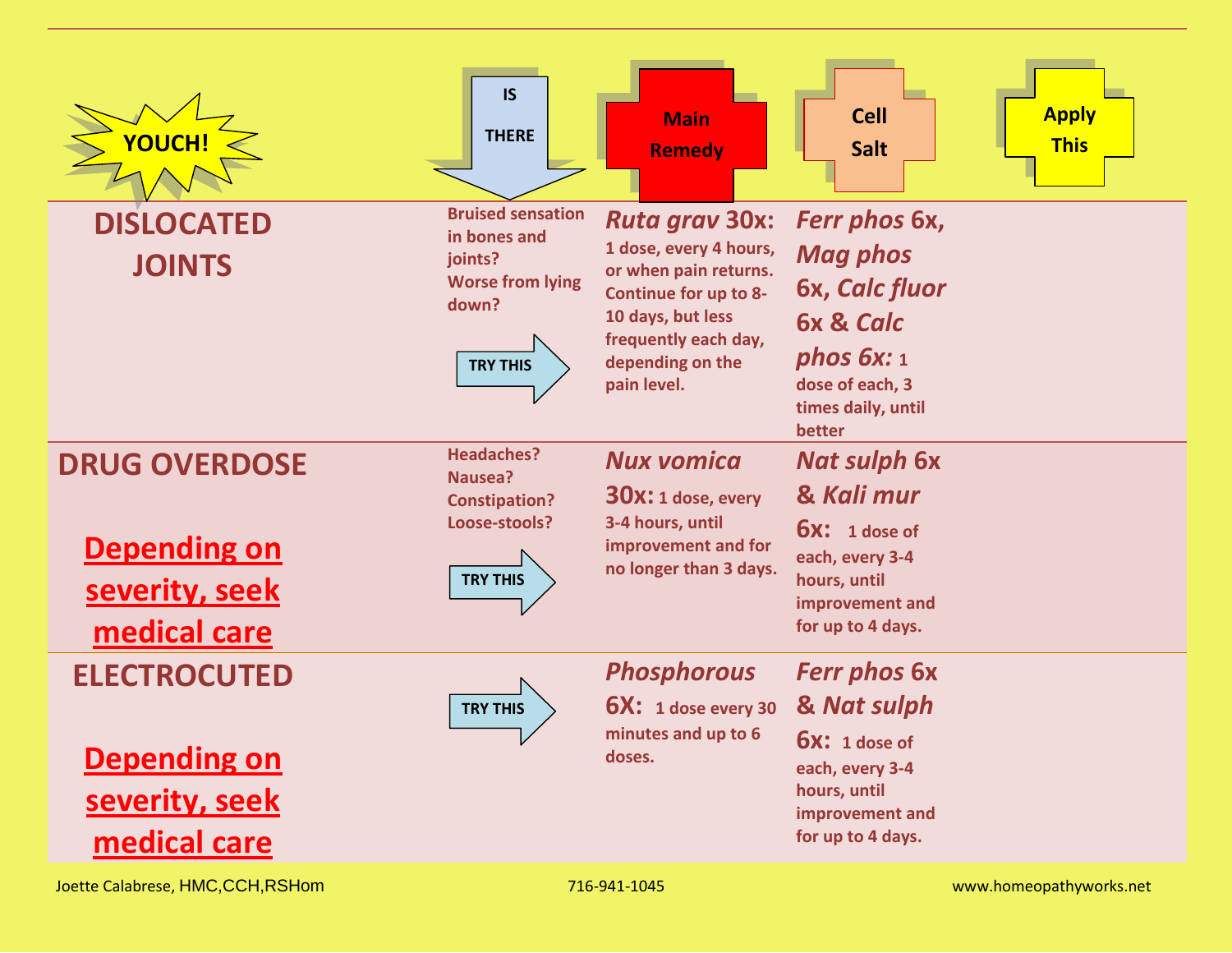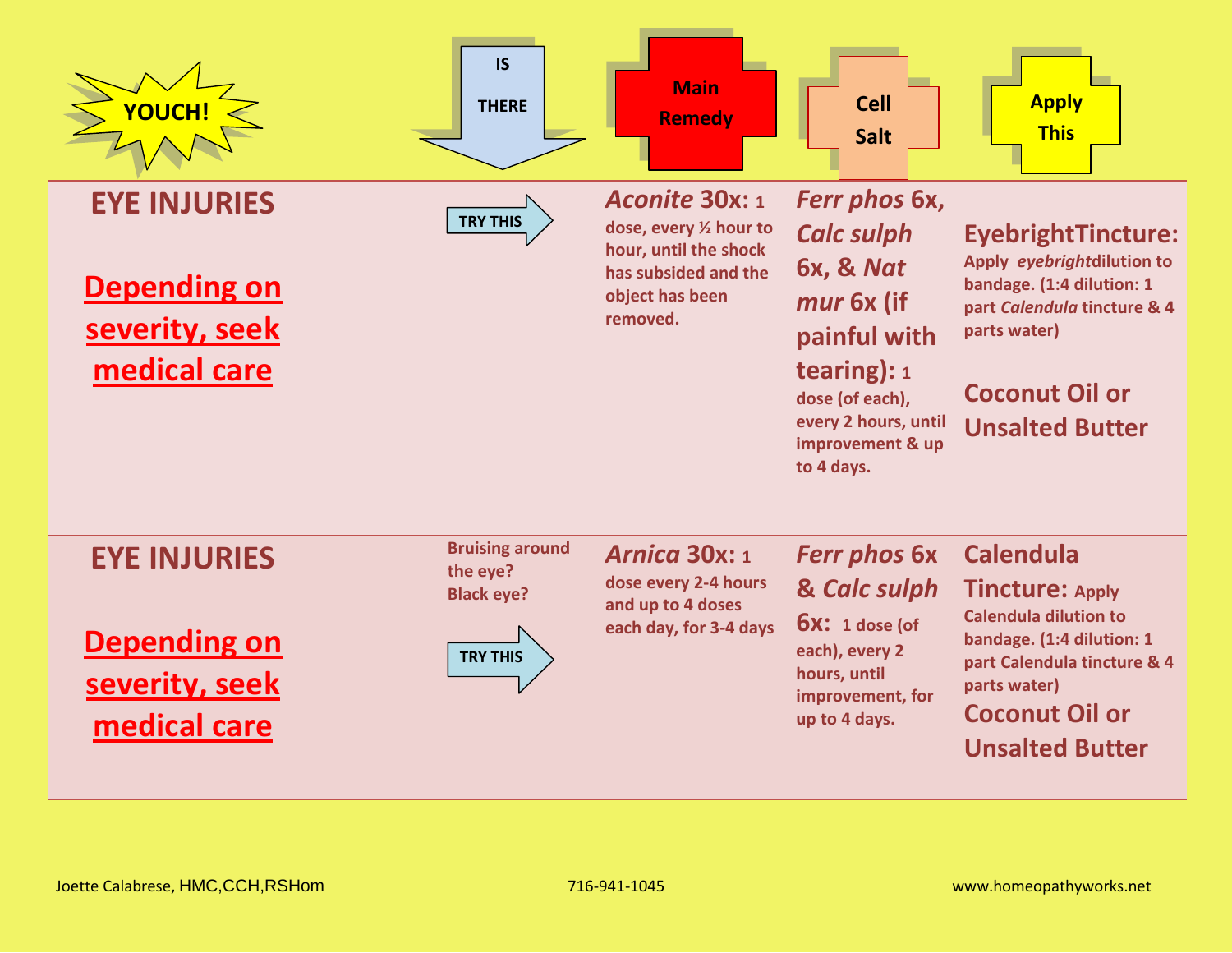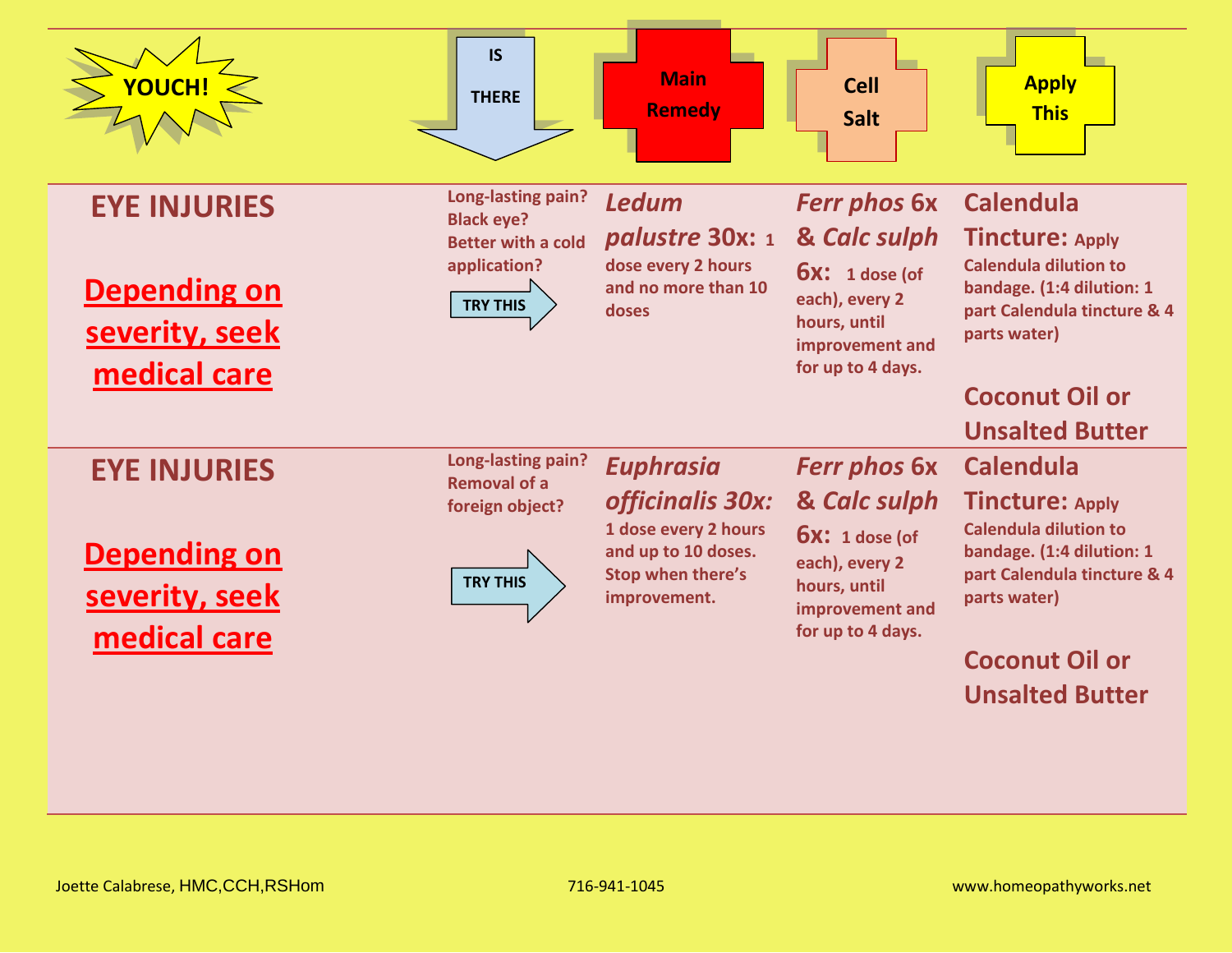| YOUCH!                                                                                               | <b>IS</b><br><b>THERE</b>                                                                                                                                                     | <b>Main</b><br><b>Domodu</b>                                                                                                                                                                                           | <b>Cell</b><br><b>Apply</b><br>$C2I+$<br><b>This</b>                                                                                                                 |  |
|------------------------------------------------------------------------------------------------------|-------------------------------------------------------------------------------------------------------------------------------------------------------------------------------|------------------------------------------------------------------------------------------------------------------------------------------------------------------------------------------------------------------------|----------------------------------------------------------------------------------------------------------------------------------------------------------------------|--|
| <b>FOOD &amp; WATER</b><br><b>POISONING</b><br><b>Depending on</b><br>severity, seek<br>medical care | <b>Coldness?</b><br><b>Anxiety?</b><br><b>Restlessness and</b><br>extreme fatigue?<br><b>Burning in</b><br>gastrointestinal<br>tract? Copious<br>diarrhea?<br><b>TRY THIS</b> | <b>Arsenicum</b><br>$30x$ : 1 dose, every<br>1/2 hour to hour, or<br>more or less<br>frequently depending<br>on the severity of<br>symptoms, but at<br>least 4 doses. Stop<br>when there's<br>improvement.             | Kali phos 6x,<br><b>Nat phos 6x</b><br>& Calc phos<br>$6x: 1$ dose of<br>each, every 2-4<br>hours, and for up<br>to 3 days.                                          |  |
| <b>FOOD &amp; WATER</b><br><b>POISONING</b><br><b>Depending on</b><br>severity, seek<br>medical care | <b>Much bilious</b><br>vomiting?<br>Nausea?<br><b>Retching?</b><br><b>Irritability and</b><br>snapping?<br><b>TRY THIS</b>                                                    | <b>Nux vomica</b><br><b>30X:</b> 1 dose, every $\frac{1}{2}$<br>hour to hour, or more<br>or less frequently<br>depending on the<br>severity of symptoms,<br>but at least 4 doses.<br>Stop when there's<br>improvement. | Kali phos 6x,<br>Nat phos 6x,<br><b>Nat sulph 6x</b><br><b>Calc phos 6x:</b><br>1 dose of each,<br>every 2-4 hours,<br>until improvement<br>and for up to 3<br>days. |  |
| <b>HEAT</b><br><b>EXHAUSTION</b>                                                                     | <b>Severe headache?</b><br>Nausea?<br><b>Worse with</b><br>movement?<br><b>TRY THIS</b>                                                                                       | <b>Bryonia 30x:1</b><br>dose, every 5 minutes<br>(or more or less<br>frequently depending<br>on the severity of<br>symptoms) and up to<br>10 doses or until<br>there's improvement.                                    | Nat mur $6x +$<br><b>Ferr phos 6x:</b><br>1 dose of each,<br>every 15-30<br>minutes and less<br>frequently with<br>improvement                                       |  |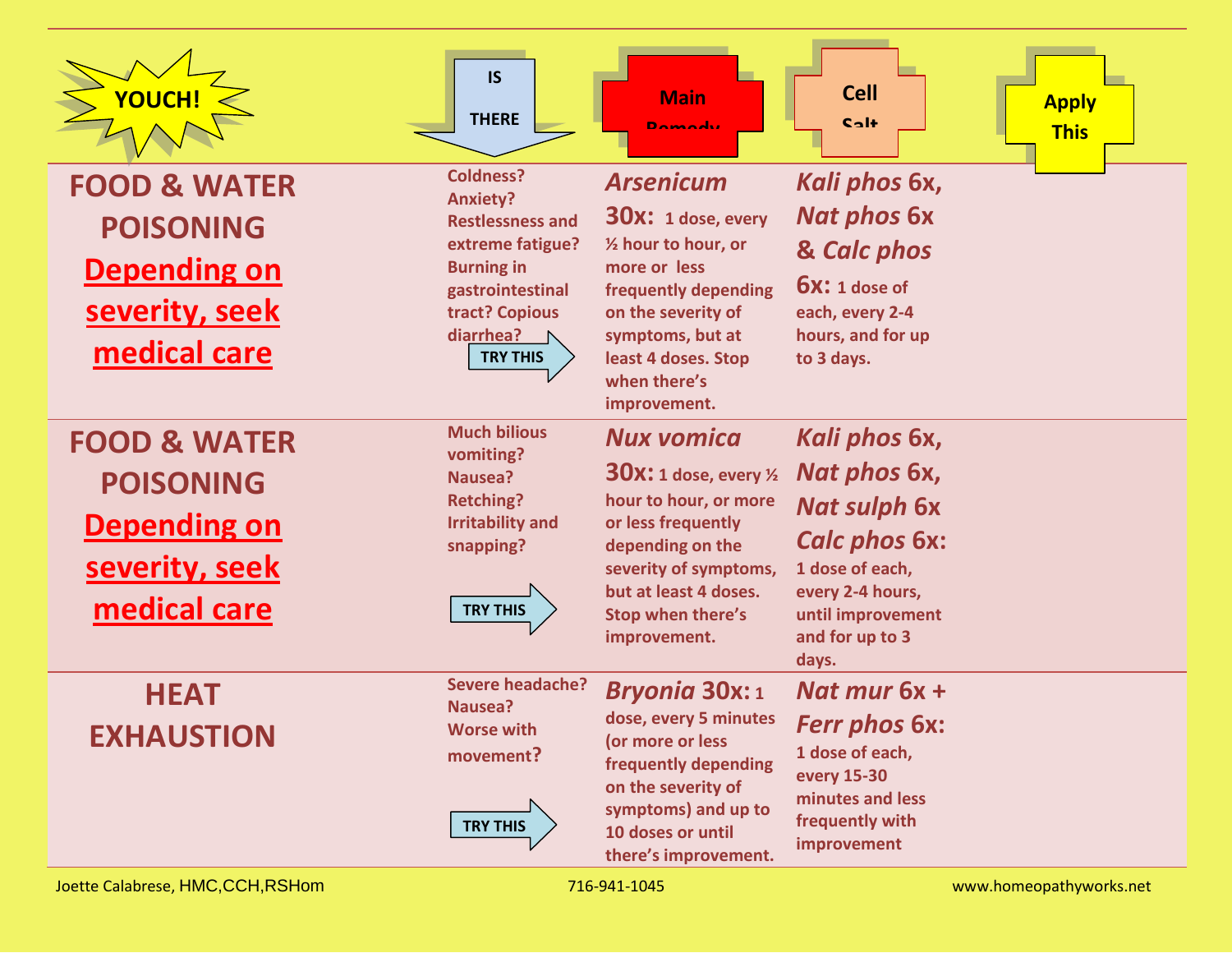

## **HEAT EXHAUSTION**

**Headache after much sun exposure? Red face? Throbbing pain? Worse from movement and from lying down? TRY THIS**

#### *Belladonna*

**30x: 1 dose, every ½ -1 hour (or more or less frequently depending on the severity of symptoms) and up to 10 doses.**

#### *Nat mur* **6x**  *Ferr phos 6x:*

**1 dose of each, every 15-30 minutes and less frequently as signs of improvement show.**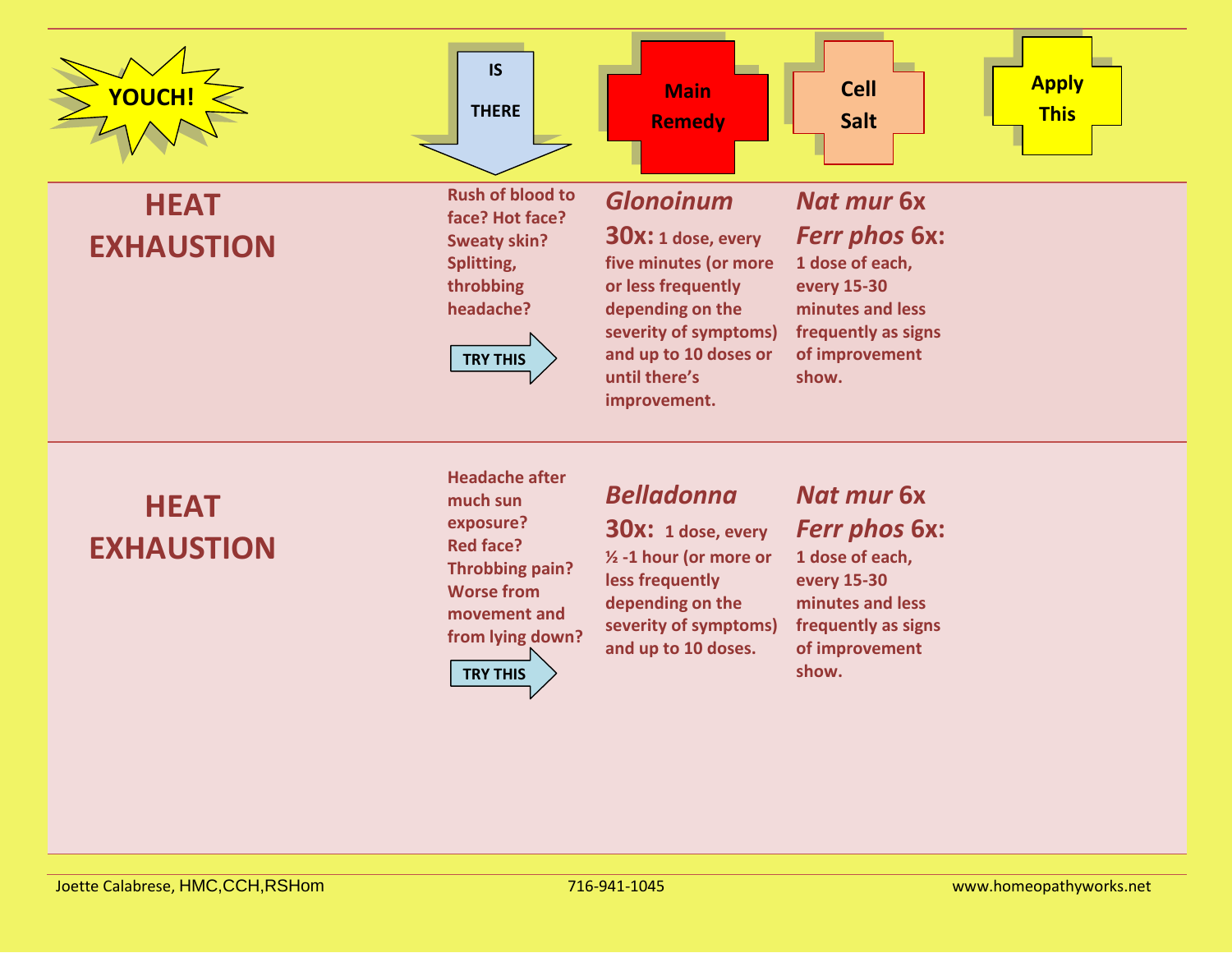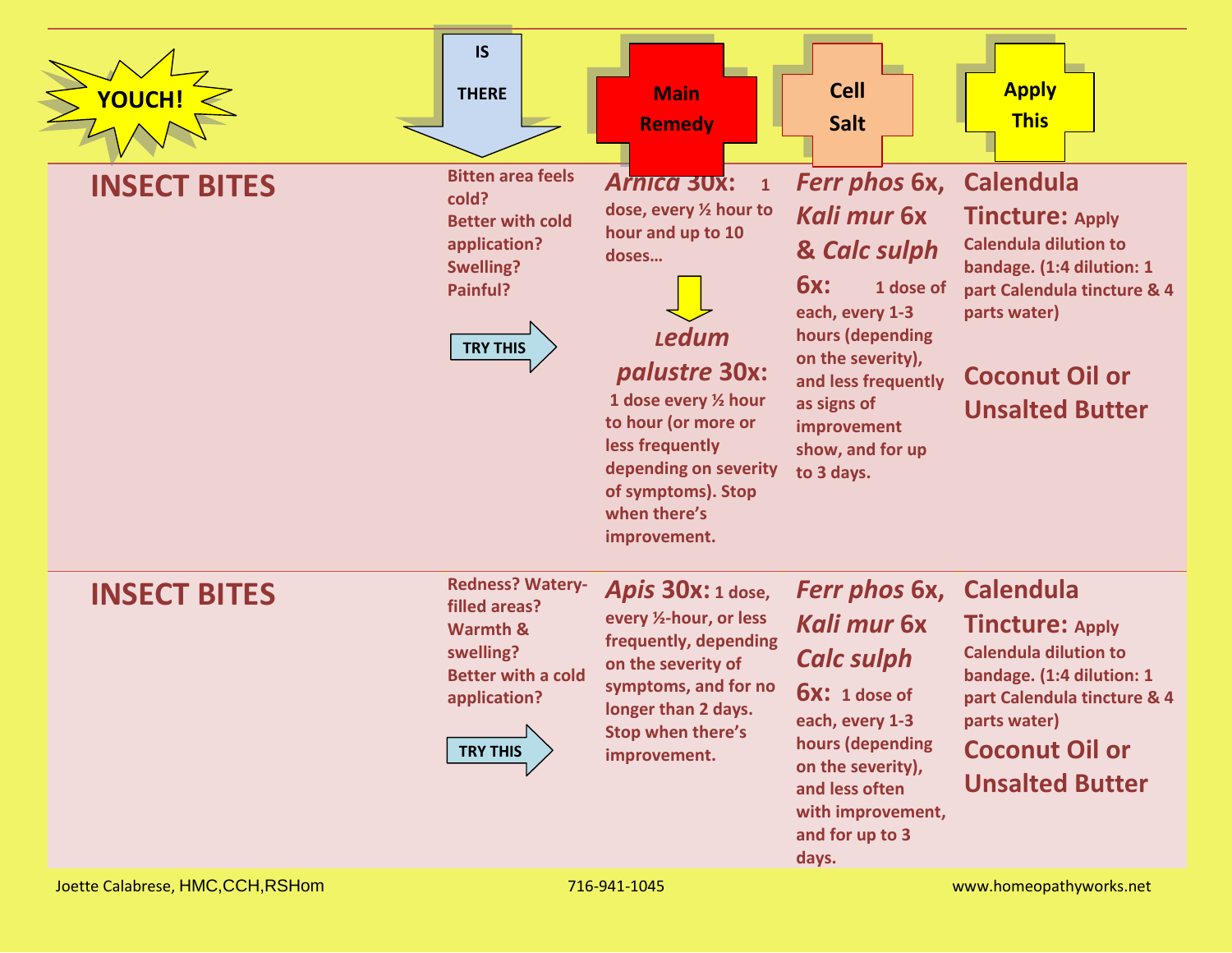| YOUCH!              | <b>IS</b><br><b>THERE</b>                                                                     | <b>Main</b><br><b>Remedy</b>                                                                                                                                                                      | <b>Cell</b><br><b>Salt</b>                                                                                                                                                                                              | <b>Apply</b><br><b>This</b>                                                                                                                                                                               |
|---------------------|-----------------------------------------------------------------------------------------------|---------------------------------------------------------------------------------------------------------------------------------------------------------------------------------------------------|-------------------------------------------------------------------------------------------------------------------------------------------------------------------------------------------------------------------------|-----------------------------------------------------------------------------------------------------------------------------------------------------------------------------------------------------------|
| <b>INSECT BITES</b> | <b>Swelling? Pain,</b><br>especially with<br>touch? Worse<br>from rest?<br><b>TRY THIS</b>    | <b>Arnica 30x:</b><br>1 dose, every 1/2-hour,<br>or more or less<br>frequently, depending<br>on the severity of<br>symptoms. Stop when<br>there's improvement.<br>Can take for up to 2-3<br>days. | Ferr phos 6x,<br>Kali mur 6x<br><b>Calc sulph</b><br>$6x: 1$ dose of<br>each, every 1-3<br>hours (depending<br>on the severity),<br>and less frequently<br>as signs of<br>improvement<br>show, and for up<br>to 3 days. | <b>Calendula</b><br><b>Tincture: Apply</b><br><b>Calendula dilution to</b><br>bandage. (1:4 dilution: 1<br>part Calendula tincture & 4<br>parts water)<br><b>Coconut Oil or</b><br><b>Unsalted Butter</b> |
| <b>INSECT BITES</b> | <b>Cold location with</b><br>swelling? Better<br>with cold<br>application?<br><b>TRY THIS</b> | Ledum $30x:1$<br>dose, every 1/2-hour to<br>hour, or less<br>frequently, depending<br>the severity, and for<br>up 2 days. Stop when<br>there's improvement.                                       | Ferr phos 6x,<br>Kali mur 6x<br>& Calc sulph<br>$6x: 1$ dose of<br>each, every 1-3<br>hours (depending<br>on the severity),<br>and less frequently<br>as signs of<br>improvement<br>show, and for up<br>to 3 days.      | <b>Calendula</b><br><b>Tincture: Apply</b><br>Calendula dilution to<br>bandage. (1:4 dilution: 1<br>part Calendula tincture & 4<br>parts water)<br><b>Coconut Oil or</b><br><b>Unsalted Butter</b>        |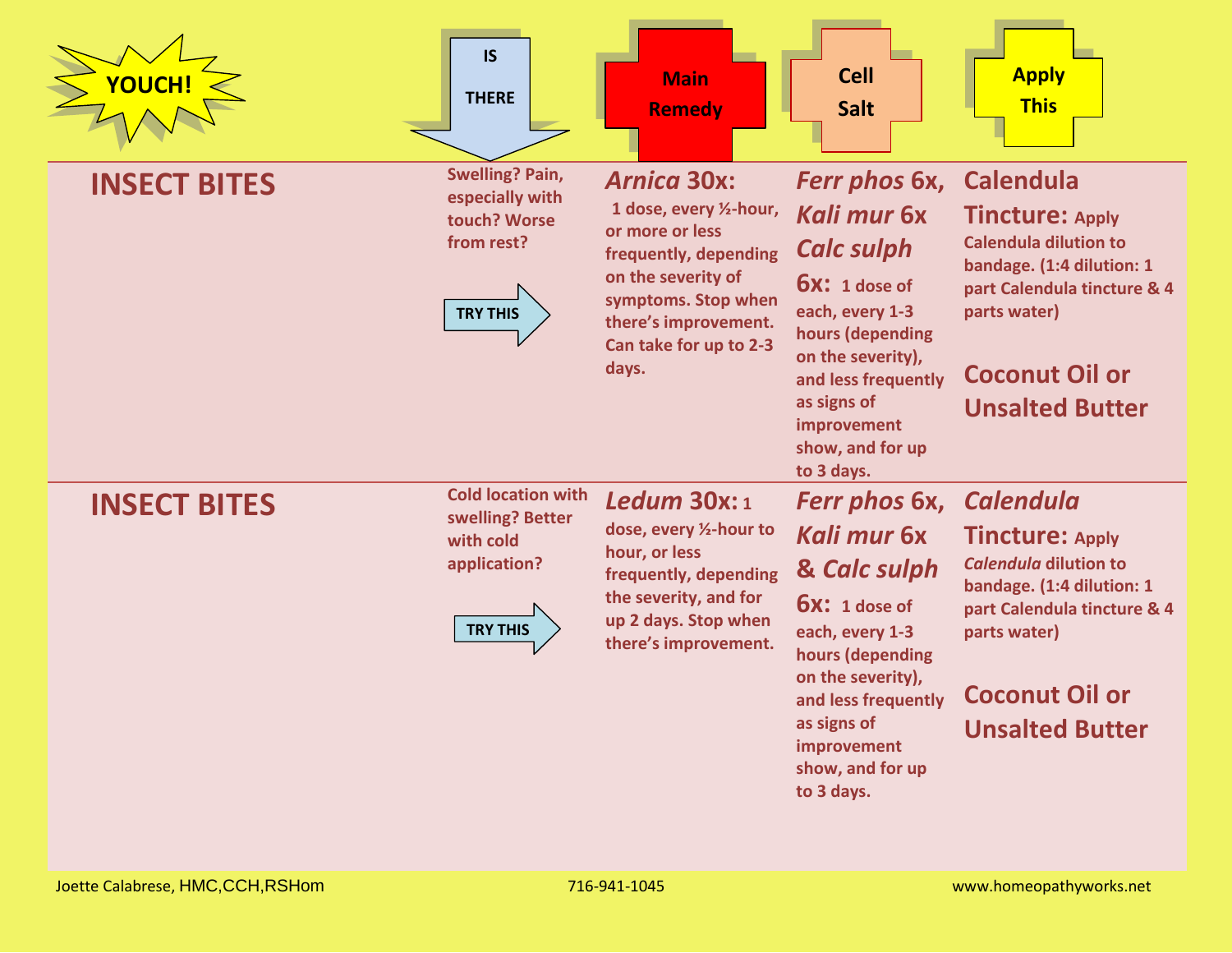| YOUCH!                           | IS<br><b>THERE</b>                                                                                                                                                                       | <b>Main</b><br><b>Remedy</b>                                                                                                        | <b>Apply</b><br><b>Cell</b><br><b>This</b><br><b>Salt</b>                                                                                                          |
|----------------------------------|------------------------------------------------------------------------------------------------------------------------------------------------------------------------------------------|-------------------------------------------------------------------------------------------------------------------------------------|--------------------------------------------------------------------------------------------------------------------------------------------------------------------|
| <b>MOTION</b><br><b>SICKNESS</b> | <b>Faintness?</b><br><b>Dizziness?</b><br>Nausea?<br><b>Swearing?</b><br><b>Worse near</b><br>cigarette smoke?<br><b>TRY THIS</b>                                                        | <b>Tabacum 30x:</b><br>1 dose, every 15<br>minutes until<br>improvement, or up<br>to 10 doses. Stop<br>when there's<br>improvement. | Nat mur 6x,<br>Ferr phos 6x,<br><b>Calc sulph 6x</b><br>& Kali phos<br>$6x: 1$ dose of<br>each, every hour,<br>until improvement<br>and up to 10 doses<br>of each. |
| <b>MOTION</b><br><b>SICKNESS</b> | Chills?<br><b>Queasiness?</b><br><b>Headache over</b><br>one eye?<br><b>Headache at back</b><br>of head?<br><b>Worse from food,</b><br>cigarette smoke<br>and coffee?<br><b>TRY THIS</b> | <b>Nux vomica</b><br><b>30x:</b> 1 dose, every<br>15 minutes until<br>improvement, or up<br>to 10 doses.                            | Nat mur 6x,<br><b>Nat phos 6x</b><br><b>Nat sulph</b><br>$6x: 1$ dose of<br>each, every hour,<br>until improvement<br>and up to 10 doses<br>of each.               |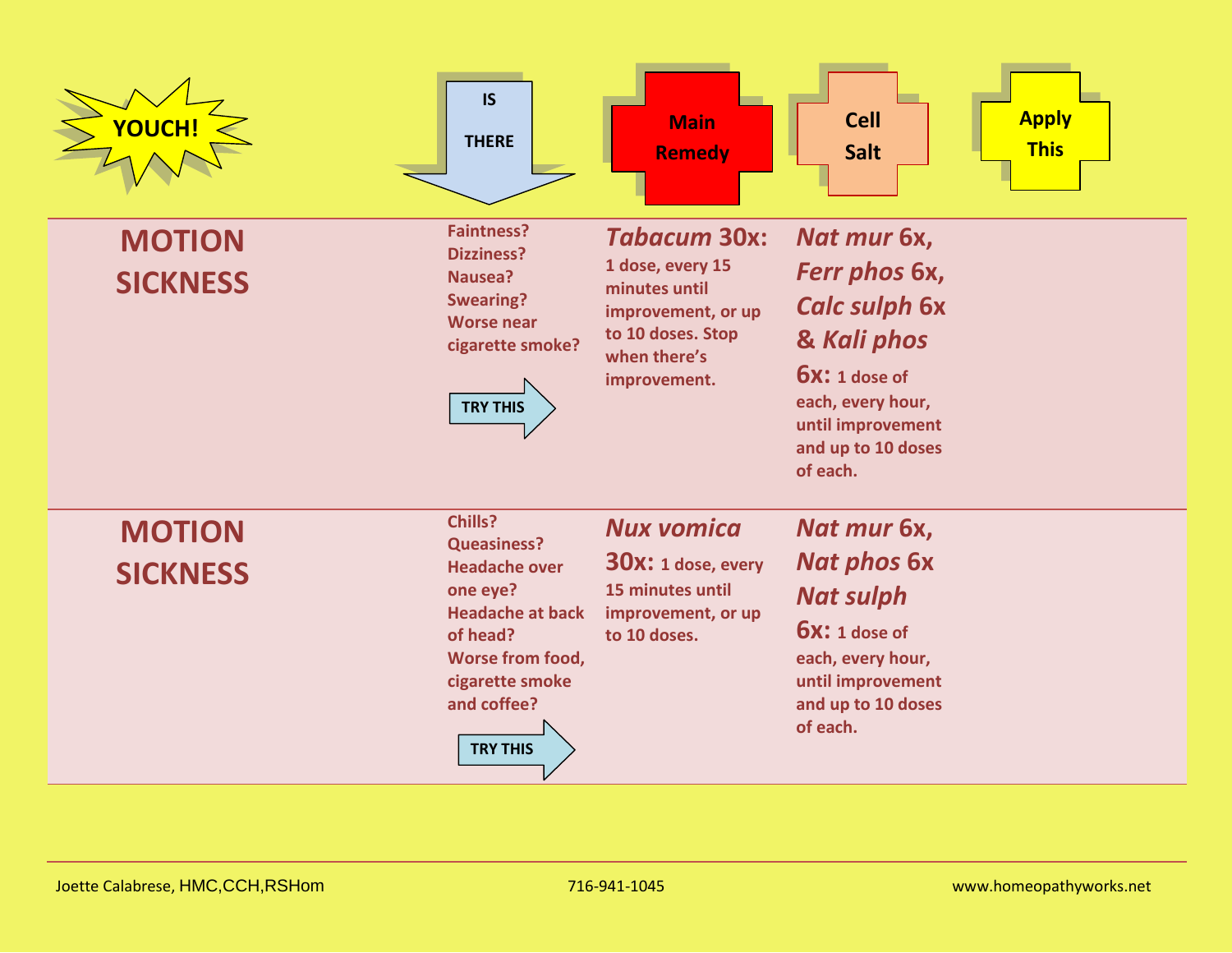| YOUCH!                                                                                    | <b>IS</b><br><b>THERE</b>                                                                                                                                | <b>Main</b><br><b>Remedy</b>                                                                                                                                                          | <b>Cell</b><br><b>Salt</b>                                                                                                                                         | <b>Apply</b><br><b>This</b> |
|-------------------------------------------------------------------------------------------|----------------------------------------------------------------------------------------------------------------------------------------------------------|---------------------------------------------------------------------------------------------------------------------------------------------------------------------------------------|--------------------------------------------------------------------------------------------------------------------------------------------------------------------|-----------------------------|
| <b>NOSEBLEEDS</b>                                                                         | After a nose<br>injury?<br><b>TRY THIS</b>                                                                                                               | <b>Arnica 30x:</b><br>1 dose, every 2<br>minutes until<br>improvement and for<br>up to 10 doses.                                                                                      | <b>Ferr phos 6x:</b><br>1 dose, every 30<br>minutes, until<br>bleeding stops and<br>then along with<br>Calc phos 6x,<br>3 times daily, for<br>up to 3 days.        |                             |
| <b>NOSEBLEEDS</b>                                                                         | <b>After blowing</b><br>nose?<br><b>TRY THIS</b>                                                                                                         | <b>Phosphorous</b><br>$30x$ : 1 dose, every 2<br>minutes until<br>improvement and for<br>up to 10 doses.                                                                              | <b>Ferr phos 6x:</b><br>1 dose, every 30<br>minutes, until<br>bleeding stops and<br>then along with<br><b>Calc phos</b><br>6x, 3 times daily,<br>for up to 3 days. |                             |
| <b>PAINT</b><br><b>POISONING</b><br><b>Depending on</b><br>severity, seek<br>medical care | <b>Restlessness</b><br>alternating with<br>extreme fatigue<br>and/or collapse?<br>Diarrhea?<br><b>Coldness and</b><br>disorientation?<br><b>TRY THIS</b> | <b>Arsenicum</b><br><b>30x:</b> 1 dose, every<br>1/ <sub>2</sub> -hour to hour, or<br>more or less<br>frequently, depending<br>on the improvement,<br>and for no more than<br>3 days. | Kali phos 6x:<br>1 dose, every 30<br>minutes and less<br>frequently as<br>improvement<br>shows.                                                                    |                             |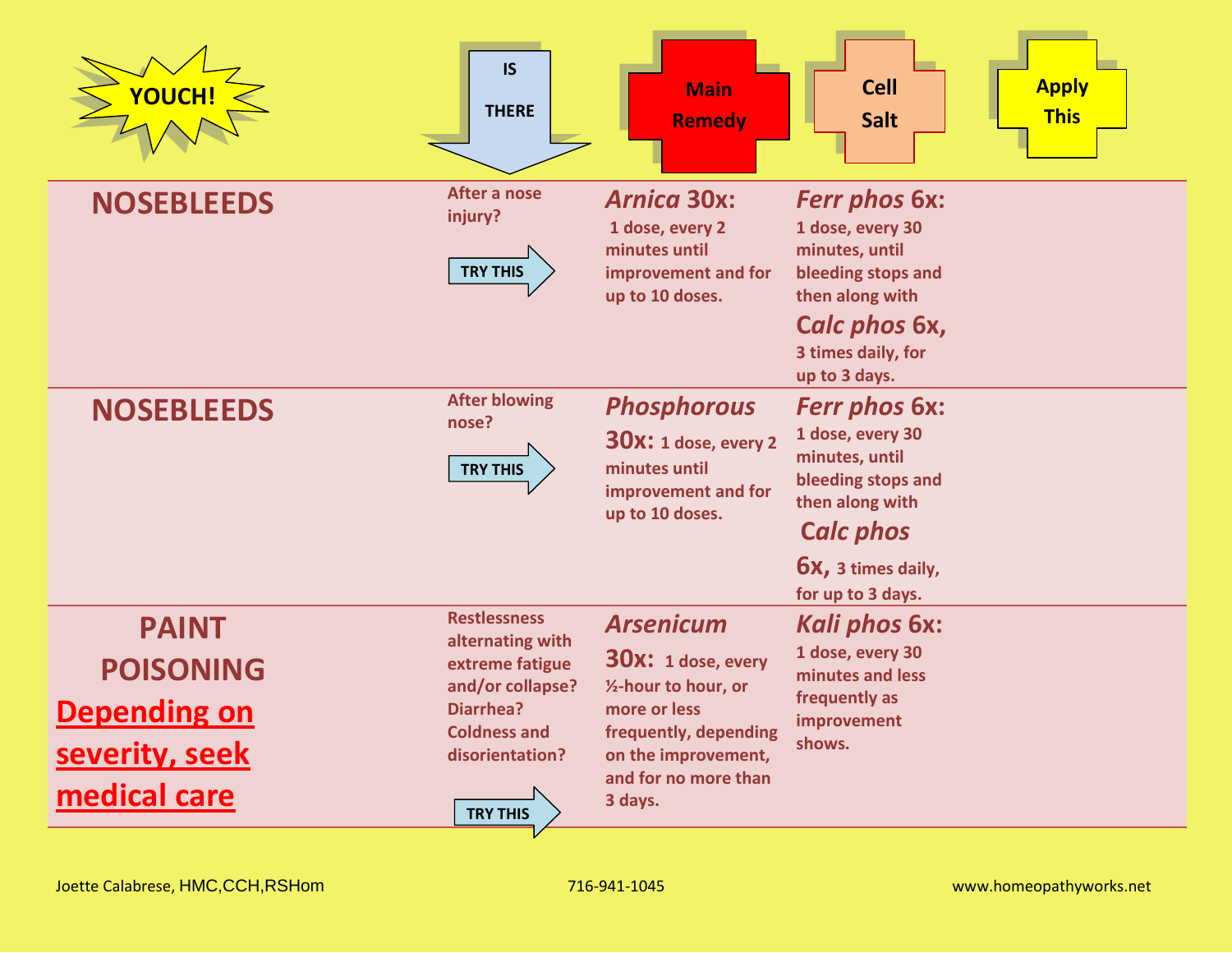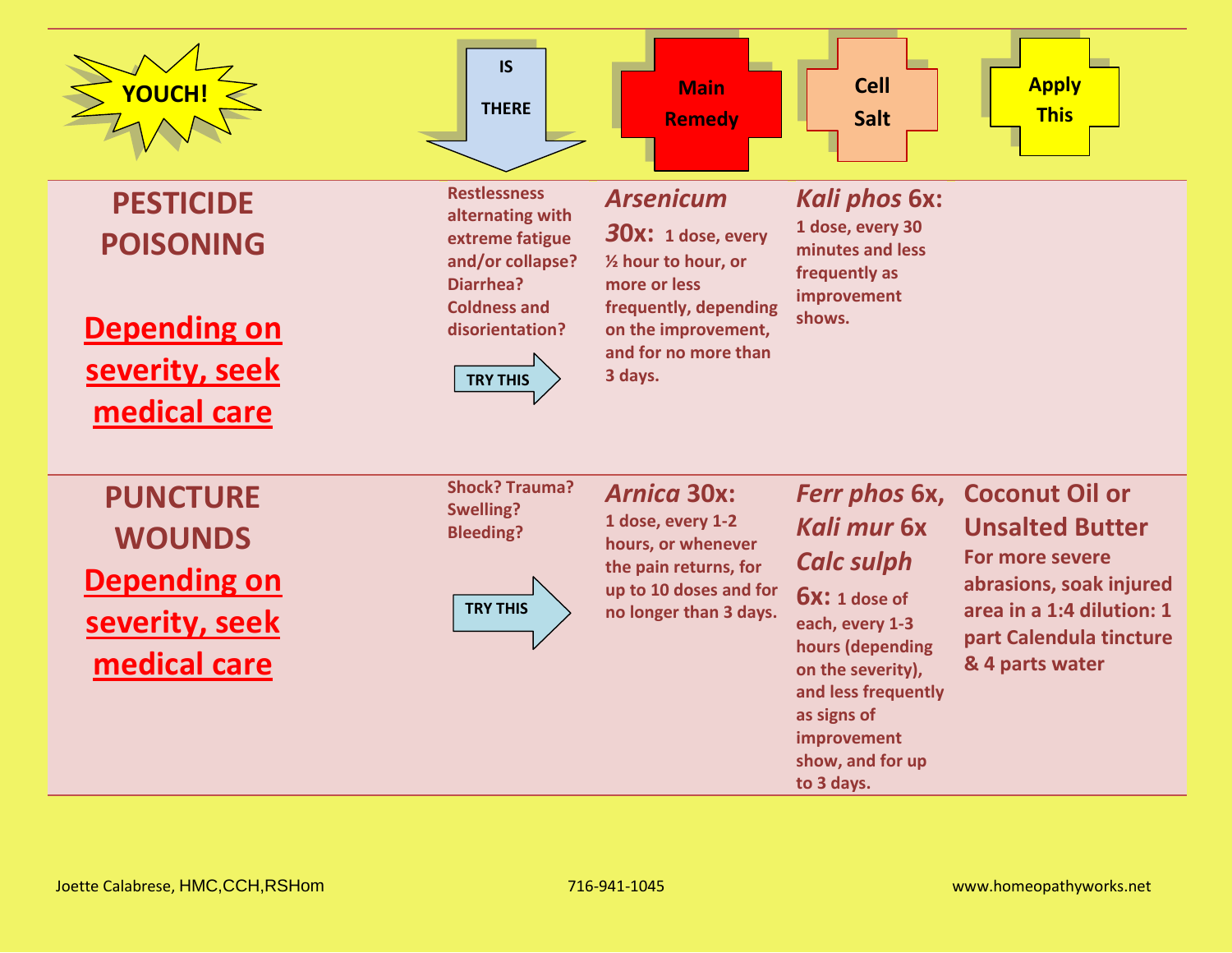| YOUCH!                                                                                    | <b>IS</b><br><b>THERE</b>                                                                                                                                           | <b>Main</b><br><b>Remedy</b>                                                                                                                       | <b>Cell</b><br><b>Salt</b>                                                                                                                                                                                              | <b>Apply</b><br><b>This</b>                                                                                                                                               |
|-------------------------------------------------------------------------------------------|---------------------------------------------------------------------------------------------------------------------------------------------------------------------|----------------------------------------------------------------------------------------------------------------------------------------------------|-------------------------------------------------------------------------------------------------------------------------------------------------------------------------------------------------------------------------|---------------------------------------------------------------------------------------------------------------------------------------------------------------------------|
| <b>PUNCTURE</b><br><b>WOUNDS</b><br><b>Depending on</b><br>severity, seek<br>medical care | <b>Pricking, shooting</b><br>or throbbing<br>pain?<br><b>Wound feels cold</b><br>but is better with<br>cold applications?<br><b>Swelling?</b><br><b>TRY THIS</b>    | Ledum 30x:<br>1 dose, every 1-2<br>hours, or whenever<br>the pain returns, for<br>up to 10 doses and for<br>no longer than 3 days.                 | Ferr phos 6x,<br>Kali mur 6x<br>& Calc sulph<br><b>6X:</b> 1 dose of<br>each, every 1-3<br>hours (depending<br>on the severity),<br>and less frequently<br>as signs of<br>improvement<br>show, and for up<br>to 3 days. | <b>Coconut Oil or</b><br><b>Unsalted Butter</b><br>For more severe<br>abrasions, soak injured<br>area in a 1:4 dilution: 1<br>part Calendula tincture<br>& 4 parts water. |
| <b>PUNCTURE</b><br><b>WOUNDS</b><br><b>Depending on</b><br>severity, seek<br>medical care | Lacerations?<br><b>Wound to nerve-</b><br>rich areas?<br><b>Wounds to finger-</b><br>tips? Violent,<br>shooting pains?<br><b>Excessive pain?</b><br><b>TRY THIS</b> | <b>Hypericum</b><br>$30x: 1$ dose, every<br>1-2 hours, or<br>whenever the pain<br>returns, for up to 10<br>doses and for no<br>longer than 3 days. | Ferr phos 6x,<br>Kali mur 6x<br>& Calc sulph<br>$6x: 1$ dose of<br>each, every 1-3<br>hours (depending<br>on the severity),<br>and less frequently<br>as signs of<br>improvement<br>show, and for up<br>to 3 days.      | <b>Coconut Oil or</b><br><b>Unsalted Butter</b><br>For more severe<br>abrasions, soak injured<br>area in a 1:4 dilution: 1<br>part Calendula tincture<br>& 4 parts water. |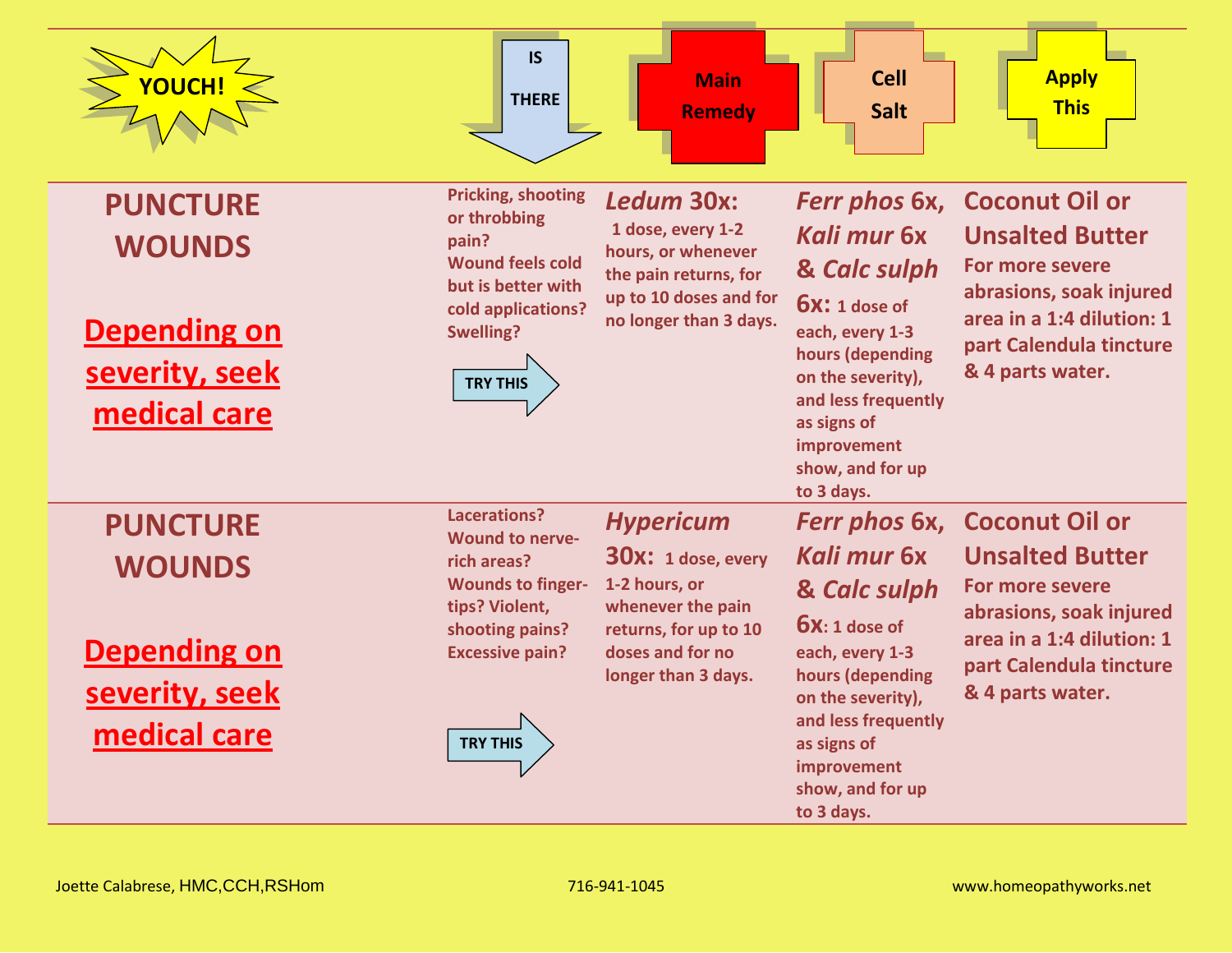| YOUCH!                                                                | <b>IS</b><br><b>THERE</b>                                                                                                      | <b>Main</b><br><b>Remedy</b>                                                                                                                                                                      | <b>Cell</b><br><b>Apply</b><br><b>This</b><br>Salt                                                                                                                            |
|-----------------------------------------------------------------------|--------------------------------------------------------------------------------------------------------------------------------|---------------------------------------------------------------------------------------------------------------------------------------------------------------------------------------------------|-------------------------------------------------------------------------------------------------------------------------------------------------------------------------------|
| <b>SHOCK</b><br><b>Depending on</b><br>severity, seek<br>medical care | Fright?<br><b>Anxiety?</b><br><b>Anxiousness and</b><br>extreme fatigue?<br>Panic?<br><b>Severe stress?</b><br><b>TRY THIS</b> | Aconite 30x: 1<br>dose, every 1-2 hours<br>(or more or less<br>frequently) depending<br>upon the severity<br>and/or improvement<br>of shock.                                                      | <b>Kali phos 6x</b><br><b>Nat sulph</b><br>$6x: 1$ dose of<br>each, every 30<br>minutes, and less<br>frequently, as signs<br>of improvement<br>show, and for up<br>to 3 days. |
| <b>SPLINTERS</b>                                                      | <b>Burning, stinging</b><br>pain?<br><b>Warm application</b><br>helps draw the<br>splinter to<br>surface?<br><b>TRY THIS</b>   | <b>Silica 30x:</b><br>4 doses in one day,<br>until improvement,<br>and for up to 14 days.                                                                                                         | Ferr ph 6x:<br>1 dose, 3-4 times<br>per day, for up to 2<br>weeks, or more or<br>less frequently,<br>depending on the<br>severity of<br>symptoms.                             |
| <b>SPRAINS</b>                                                        | Pain?<br><b>Stiffness?</b><br><b>Pulled ligaments?</b><br><b>Pulled tendons?</b><br><b>TRY THIS</b>                            | <b>Arnica 30x:</b><br>1 dose, every 1-2<br>hours until<br>improvement, and for<br>up to 10 doses.<br><b>Ruta grav 12x:</b><br>4 doses in 1 day, until<br>the stiffness and pain<br>have improved. | <b>Ferr phos 6x:</b><br>1 dose, every 2-4<br>hours, and less<br>frequently<br>depending on the<br>severity of<br>symptoms and for<br>up to 3 days.                            |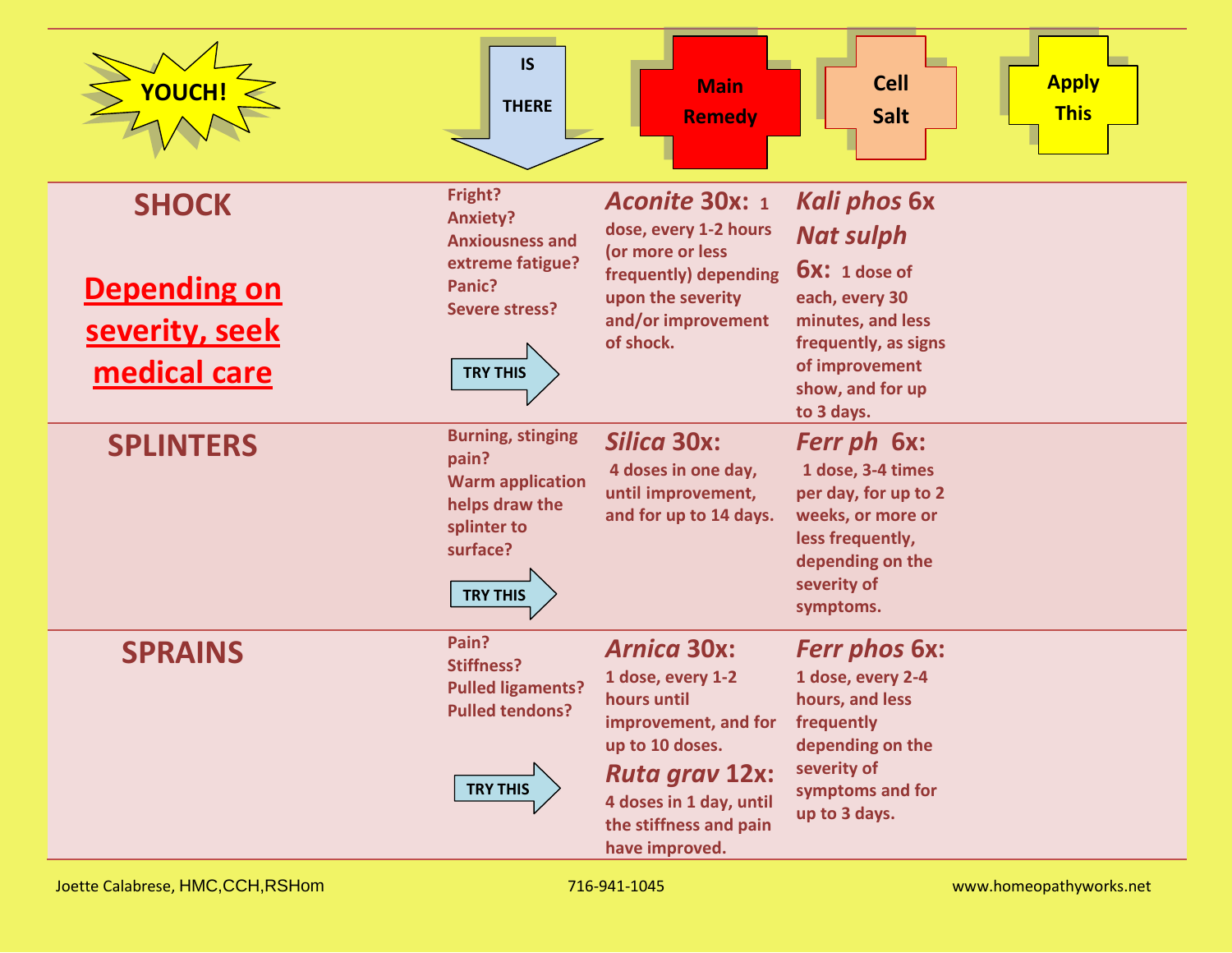| YOUCH!                           | <b>IS</b><br><b>THERE</b>                                                                                                                                      | <b>Main</b><br><b>Remedy</b>                                                                                                                                                                                      | <b>Apply</b><br><b>Cell</b><br><b>This</b><br><b>Salt</b>                                                                                                                 |
|----------------------------------|----------------------------------------------------------------------------------------------------------------------------------------------------------------|-------------------------------------------------------------------------------------------------------------------------------------------------------------------------------------------------------------------|---------------------------------------------------------------------------------------------------------------------------------------------------------------------------|
| <b>SPRAINS</b>                   | <b>Hot swollen</b><br>joints?<br><b>Torn muscles?</b><br><b>Worse on first</b><br>movement?<br><b>Better with</b><br>continued<br>movement?<br><b>TRY THIS</b> | <b>Arnica 30x: 1</b><br>dose, every 30<br>minutes, until<br>improvement and up<br>to 10 doses.<br><b>Rhus tox 30x:</b><br>4 doses in 1 day, or<br>up to 3 days, until the<br>stiffness and pain<br>have improved. | <b>Ferr phos 6x:</b><br>1 dose, every 2-4<br>hours, and less<br>frequently<br>depending on the<br>severity of<br>symptoms and for<br>up to 3 days.                        |
| <b>SPRAINS</b><br><b>STRAINS</b> | <b>Inflammation?</b><br><b>Swelling?</b><br><b>Bruisng?</b><br><b>TRY THIS</b>                                                                                 | <b>Arnica 30x:</b><br>1 dose, every 3-4<br>hours, until<br>improvement, and for<br>no longer than 3 days.                                                                                                         | <b>Ferr phos 6x:</b><br>1 dose, every 2-4<br>hours, and less<br>frequently<br>depending on the<br>severity of<br>symptoms and for<br>up to 3 days.                        |
| <b>SPRAINS</b><br><b>STRAINS</b> | <b>Pain from</b><br>overexertion?<br><b>Worse with first</b><br>movement?<br><b>Better with</b><br>continued<br>movement?<br><b>TRY THIS</b>                   | <b>Rhus tox 30x:</b><br>1 dose, every 3-4<br>hours, until<br>improvement and for<br>no longer than 3 days.                                                                                                        | <b>Ferr phos 6x</b><br><b>Calc phos 6x:</b><br>1 dose, every 2-4<br>hours, and less<br>frequently<br>depending on the<br>severity of<br>symptoms and for<br>up to 3 days. |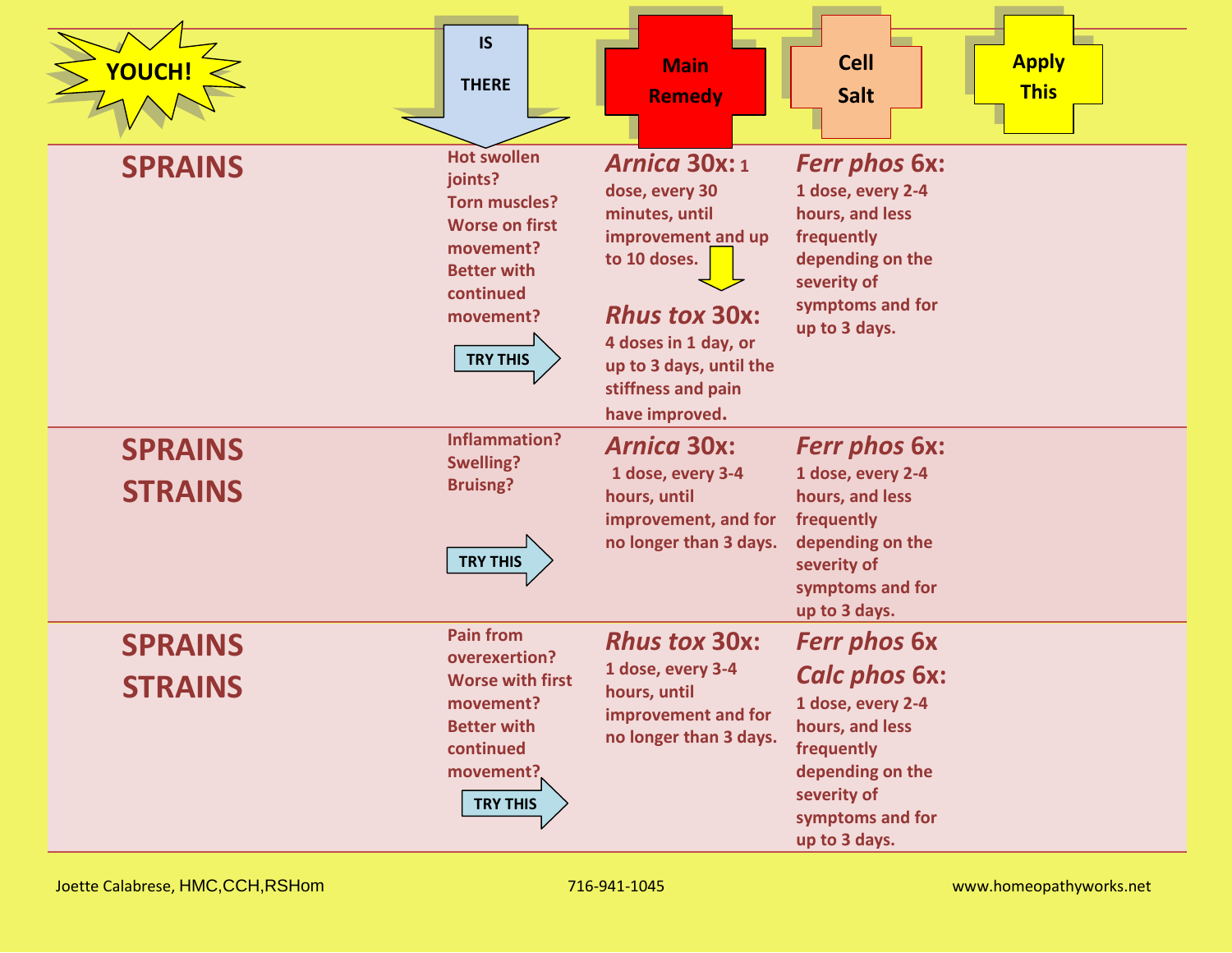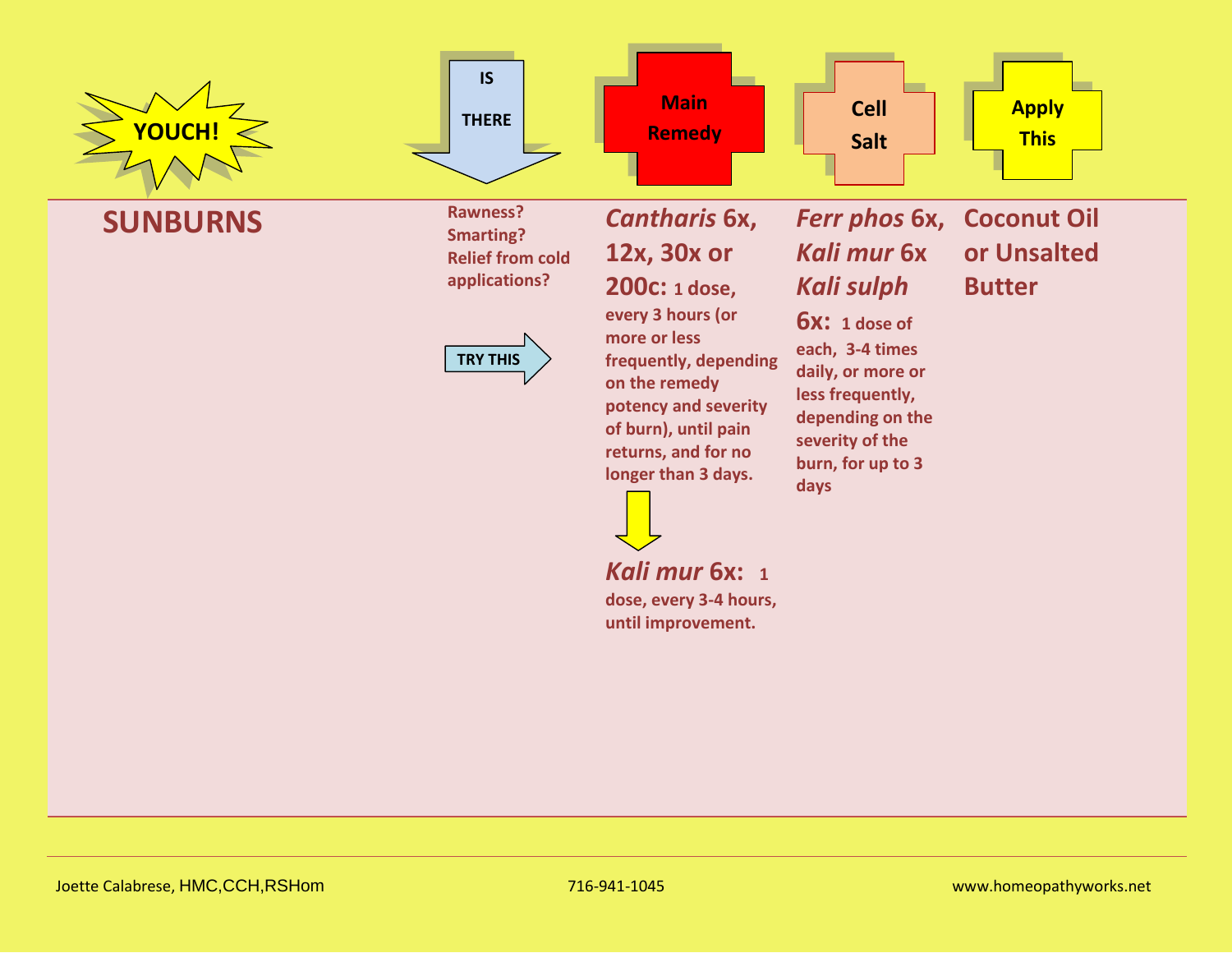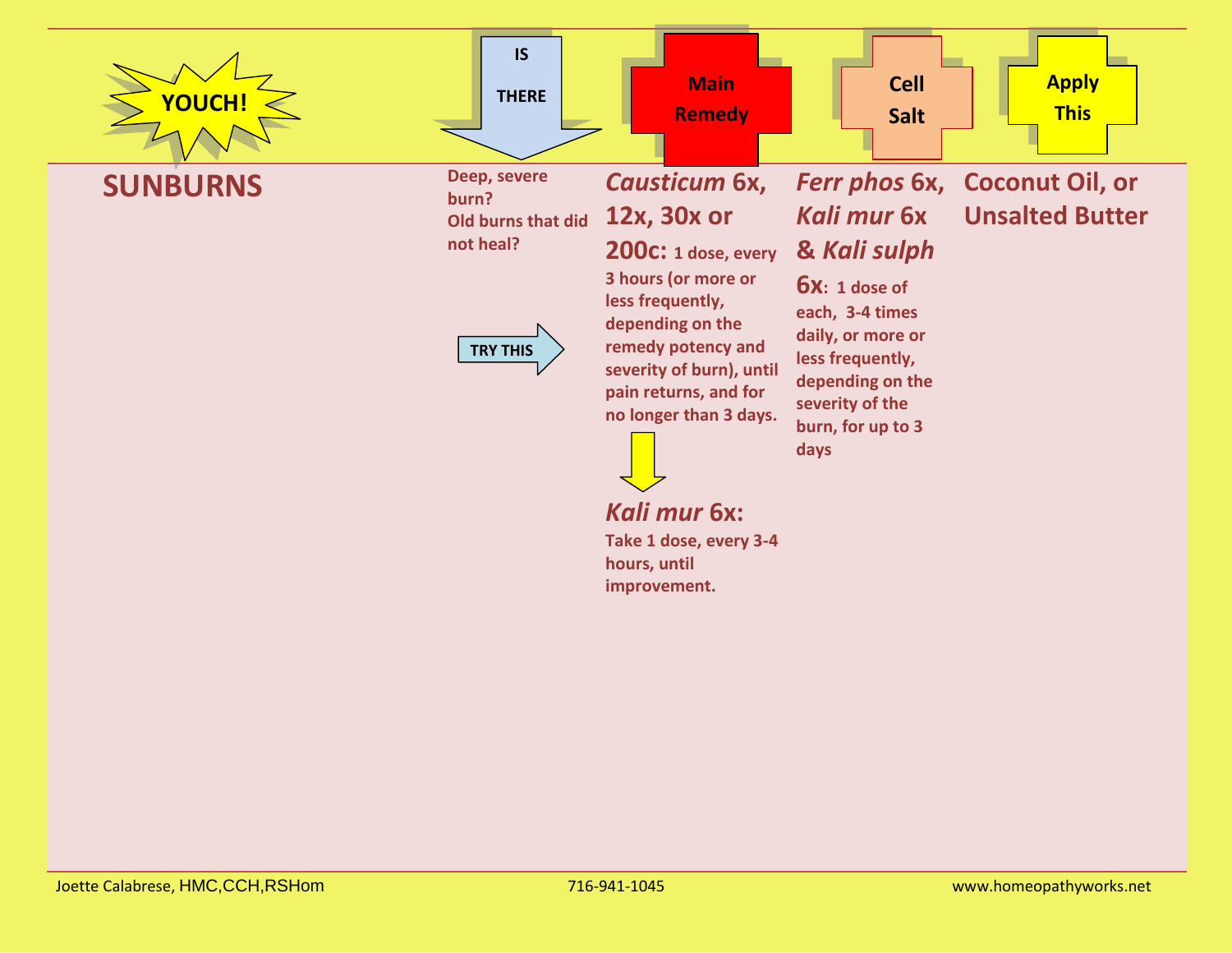